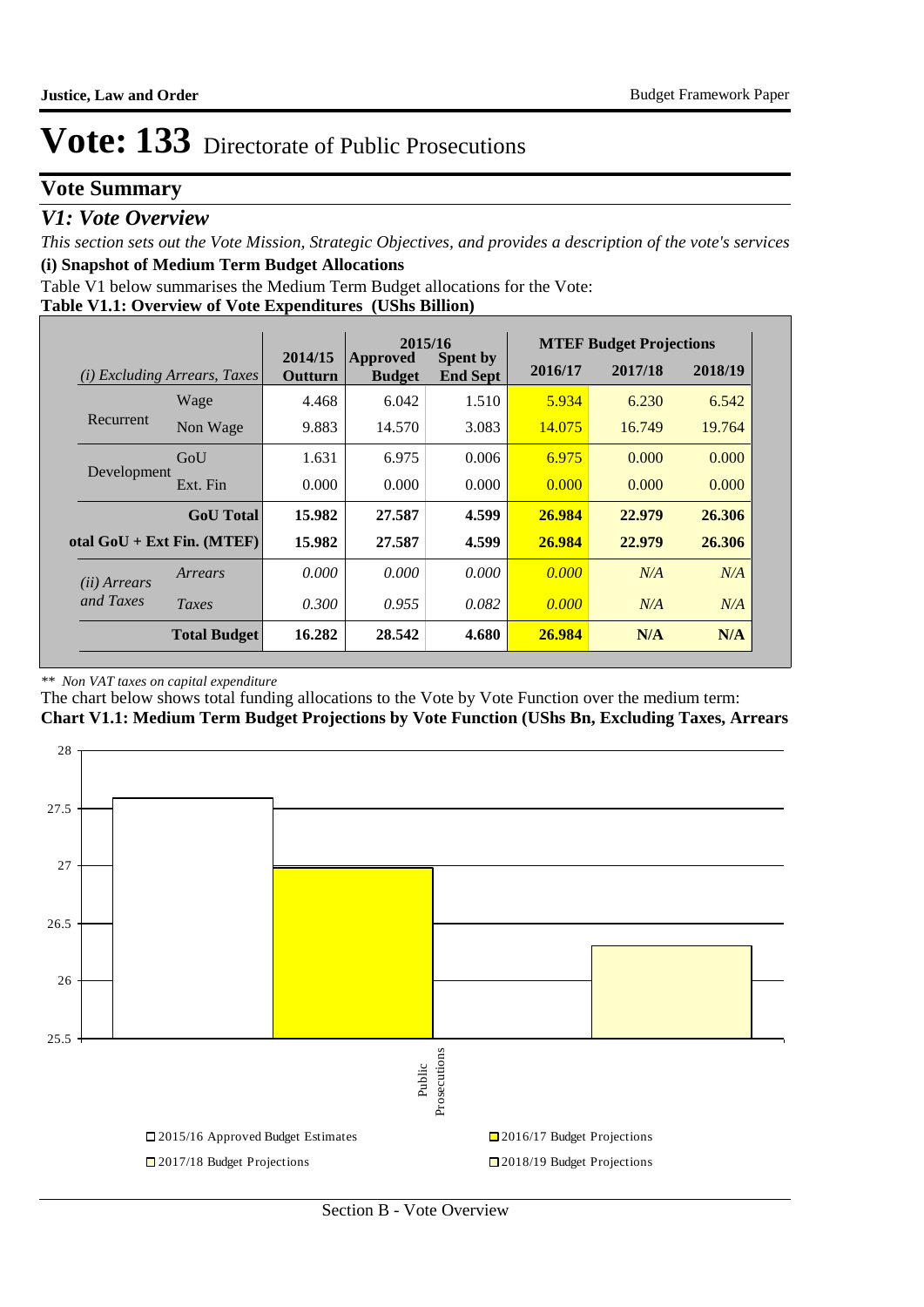### **Vote Summary**

#### **(ii) Vote Mission Statement**

The Vote's Mission Statement is:

*To handle and prosecute criminal cases in a just, effective and efficient manner.*

#### **(iii) Vote Outputs which Contribute to Priority Sector Outcomes**

The table below sets out the vote functions and outputs delivered by the vote which the sector considers as contributing most to priority sector outcomes.

#### **Table V1.2: Sector Outcomes, Vote Functions and Key Outputs**

| <b>Sector Outcome 1:</b>                                                                    | <b>Sector Outcome 2:</b>                                                    | <b>Sector Outcome 3:</b>                                         |  |  |  |  |  |
|---------------------------------------------------------------------------------------------|-----------------------------------------------------------------------------|------------------------------------------------------------------|--|--|--|--|--|
| Strenghtened legal and policy<br>frameworks for JLOS operations and<br>national development | Access to JLOS services particularly for<br>the vulnerable persons enhanced | Observance of Human rights and<br><i>accountability promoted</i> |  |  |  |  |  |
| Vote Function: 12 55 Public Prosecutions                                                    |                                                                             |                                                                  |  |  |  |  |  |
| <b>Outputs Contributing to Outcome 1:</b>                                                   | <b>Outputs Contributing to Outcome 2:</b>                                   | <b>Outputs Contributing to Outcome 3:</b>                        |  |  |  |  |  |
| None                                                                                        | None                                                                        | <b>Outputs Provided</b>                                          |  |  |  |  |  |
|                                                                                             |                                                                             | 125501 Criminal Prosecutions                                     |  |  |  |  |  |
|                                                                                             |                                                                             | 125503 International Affairs & Field<br>Operations               |  |  |  |  |  |

### *V2: Past Vote Performance and Medium Term Plans*

*This section describes past and future vote performance, in terms of key vote outputs and plans to address sector policy implementation issues.* 

#### **(i) Past and Future Planned Vote Outputs**

#### *2014/15 Performance*

At national level, the Directorate undertakes activities that contribute towards the priority areas mentioned in the Uganda Vision 2040 under Chapter six on Governance, where good governance tenets are discussed including rule of law among others from which one of the targets is to strengthen the Directorate of Public Prosecutions for improved effectiveness. This is done within the ambits of the Sector Wide Approach (SWAp) which applies to all MDAs in the country.

The Directorate under the Sector Wide Approach (SWAp) arrangement falls within the JLOS. It is therefore obliged to implement the JLOS SIP III by undertaking activities envisaged therein under the outcomes of having; policy and legal framework strengthened, access to JLOS services particularly for the vulnerable persons enhanced, and human rights and accountability promoted.

#### OUTCOME 1: POLICY AND LEGAL FRAMEWORK STRENGTHENED

There are eight (8) outputs that fall under this outcome. These include; harmonization of Administrative Service Delivery Standards, independence of JLOS institutions strengthened, legislative and regulatory environment for realization of national development objectives improved, enforcement of laws improved, transitional justice enacted, informal justice strengthened, and JLOS compliance and participation in EAC regional and international integration. Attempting to attain those outputs, the Directorate in the assessment period made the following contributions highlighted under the respective outputs.

Administrative service delivery standards harmonised:

Harmonisation of administrative service delivery standards is one of the sector initiatives to support the outcome of strengthening legal and policy framework. To contribute towards this outcome, the DPP in the reporting period embarked on the process of strengthening public complaints registration and management by installing toll-free call lines, TV sets and procured furniture for the complaints desk. This also serves to improve customer/client care and therefore improve public perception of towards DPP offices.

To maintain compliance with standards, the Directorate through Inspection and Quality Assurance program set up a number of performance targets including; ensuring that 60% of public complaints against staff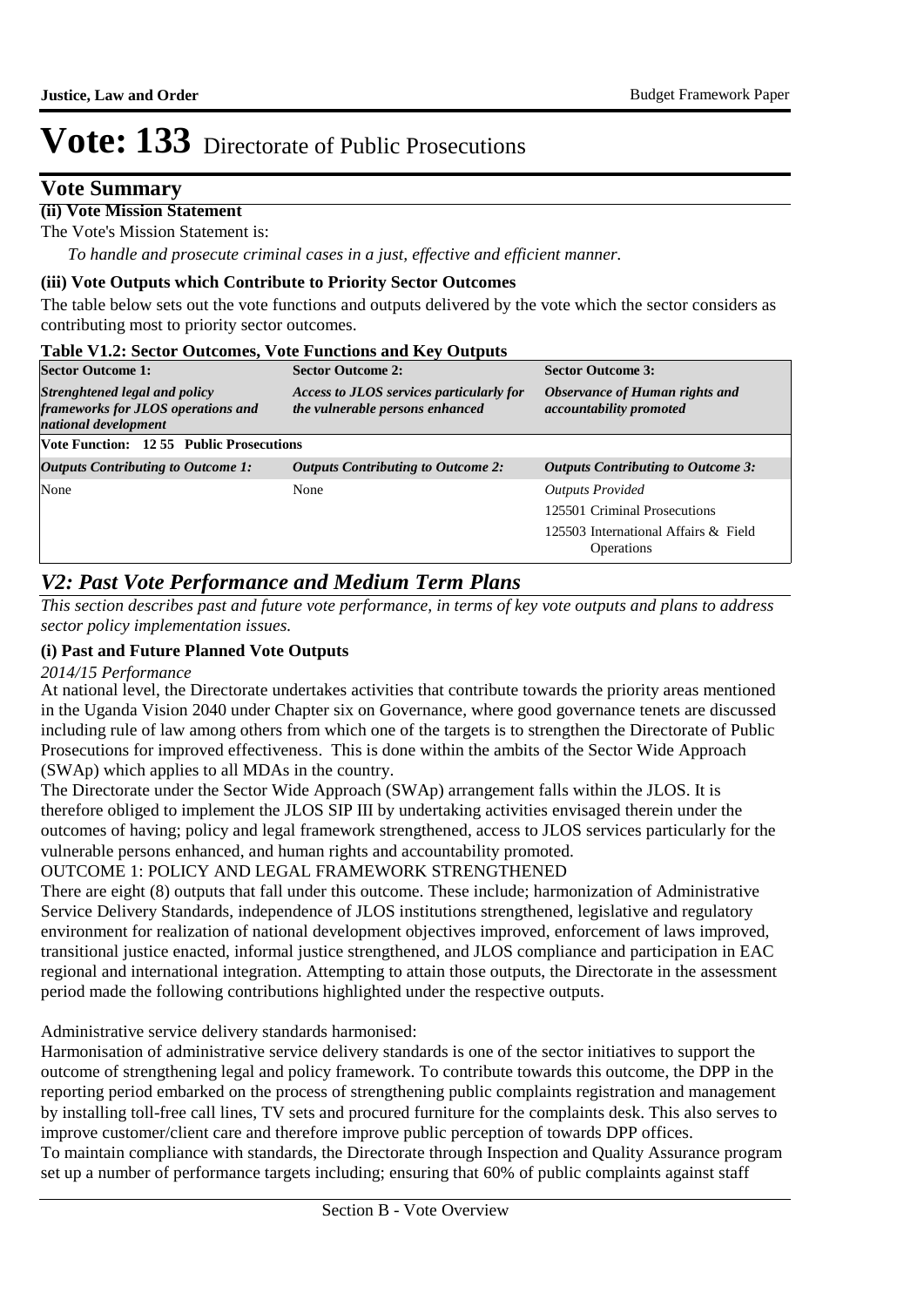### **Vote Summary**

performance and conduct are addressed, 95% of the public complaints against criminal justice processes are resolved and 80% of the DPP offices meet minimum performance standards (quality of legal opinion), and maintaining cooperation with international partners. To this end, in the period under review the Directorate managed to have 71% of the registered complaints against staff performance and conduct addressed, 79% of the public complaints against criminal justice processes resolved and 80% of the DPP offices met the minimum performance standards (quality of legal opinion).

The 29% public complaints (i.e. 9 complaints) against staff performance and conduct that have not yet been resolved are those that are in court pending court decision.

Transitional Justice

The Directorate's International Crimes Department is in preparations to travel to Gulu in Northern Uganda to meet witnesses of war crimes and to maintain close links with them in preparation to deliver justice to the victims of war crimes.

The same arrangement is underway to investigate ADF atrocities in Western Uganda. This is expected to promote justice and accountability for past violations of human rights and war crimes.

In the meantime, some complexities emerged during the prosecution of some cases on war crimes. With such developments the Directorate awaits passing of International Crimes rules to guide the trials. In contribution to implementation of transitional justice strategy of guidelines for prosecution of sexual and gender based (SGBV) crimes, the Directorate is finalising a handbook to guide prosecutors in handling of SGBV offences. This is considered one way of promoting and upholding respect for human rights and enhancing access to transitional justice.

JLOS Compliance with; and participation in EA regional and international integration process improved While ensuring compliance and participation in the EAC and international integration, the Directorate participated in the E. African regional Judiciary/Law enforcement workshop on wildlife/environmental crime. This was aimed at strengthening the judicial, prosecutorial and support sectors in in sub-Saharan Africa in the fight against wildlife crime.

The Directorate participated in East and Southern African Anti-Money Laundering Group (ESAAMLG) activities to expedite the amendments to the Anti-Terrorism law in conformity with the Financial Action Task Force (FATF) Standards and to meet its obligations under the ESAAMLG Memorandum of Understanding.

Equally on regional cooperation, the Directorate participated in the extradition of the ADF rebel leader and two of his aides from Tanzania by preparing extradition request, legal documents, citing laws required and preparing watching-brief for court, among others. During the same period under review, 5 Mutual Legal Assistance requests and 4 extradition cases were successfully handled.

Apart from the above, the Directorate too, supports regional and international umbrella frameworks both at EA and beyond. In the reporting period, the Directorate participated in different fora geared towards compliance with; and participation in EAC regional and international integration in different ways which include;

 $\Box A$  meeting on wildlife and Forest Crimes in Nairobi, Kenya

□Meeting organised by United Nations Office on Drugs and Crime (UNODC) on Trafficking in Persons and Smuggling of Migrants in Djibouti

□Meeting for ESAAMLG Task Force of Senior Officials in Arusha-Tanzania

 $\Box$  Meeting in Angola organised by the Prosecutors Association

 $\Box$ Meeting in Mozambique organised by APA

□ Meeting in Morocco organised by APAAM

□ Training on International Maritime Legal Regimes in Mombasa, Kenya and Zanzibar, Tanzania

 $\Box$ Training on Conflict Sensitivity and Analysis in Cairo, Egypt

□ Training on Trafficking in Persons in Addis Ababa, Ethiopia

□ Training on Investigation and Prosecution of Human Trafficking in Kigali, Rwanda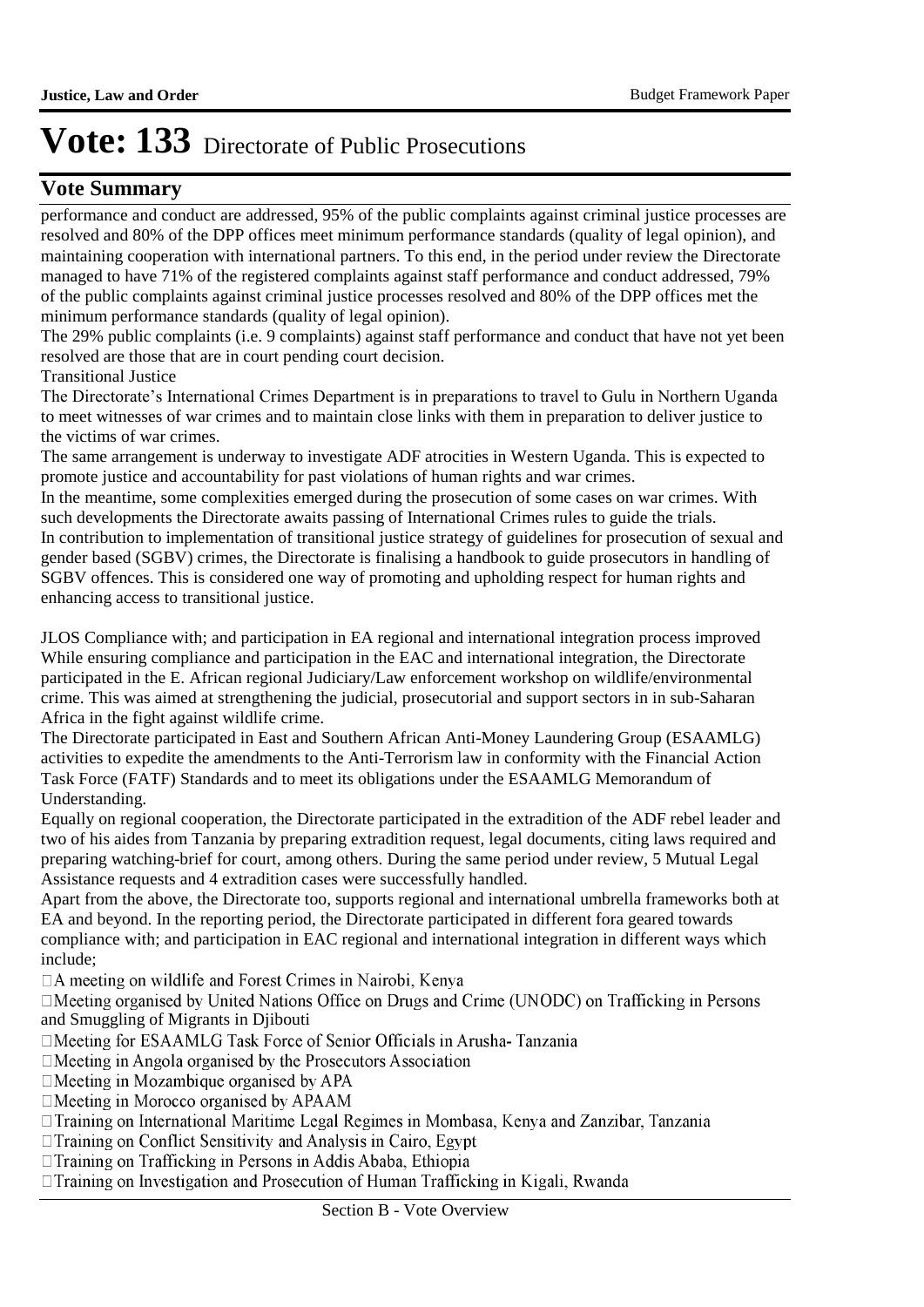### **Vote Summary**

□ East Africa Region Training in Cyber Investigations and Electronic Evidence in Dar-es-salaam, Tanzania □ The 3rd East Africa Association of Prosecutors Workshop on Responding to Terrorism, International and Transnational Crimes in Kigali, Rwanda<br>□ The Regional Investigative and Analytical Case Coordination Workshop on Ivory Trafficking in Nairobi,

Kenya<br>□Workshop on Law Enforcement and Security in Kigali, Rwanda

#### OUTCOME 2: ACCESS TO JLOS SERVICES PARTICULARLY FOR VULNERABLE PERSONS ENHANCED

This outcome comprises eight outputs. During the review period, the Directorate's emphasis was on rationalized physical de-concentration of JLOS services, service delivery standards met and improved, and user-empowerment services provided as stated below;

Rationalized physical de-concentration of JLOS services:

As part of the broader access to JLOS service delivery enhancement arrangement, the Directorate procured and deployed 45 computer sets, 5 pick -ups for upcountry offices to facilitate court attendance and 1 station wagon for the Director. Construction of residential and non-residential premises in Kalangala have been completed while Kapchorwa office construction is on course, and these serve as some of the endeavours to broaden access to justice.

Thirteen regional officers were facilitated to handle prosecution work in their respective regions. Mbarara regional office is fully functional while office accommodation for regional offices (i.e. Kampala, Nakawa, Jinja, Soroti, Mbale, Lira, Gulu, Arua, Masindi, Fort Portal, Masaka and Kabale) is being procured and soon officers will be stationed there to undertake prosecution activities.

In addition, promotional interviews were conducted where the position for Deputy DPP-Prosecutions, 11 Senior Principal State Attorneys, 20 Principal State Attorneys, 61 Senior State Attorneys were filled. The Directorate recruited 95 State Attorneys who have already been deployed, received a Human Resource Officer while recruitment of a Senior Statistician is in progress.

These interventions are meant to augment the existing service points by bringing services close to the grass roots thus expediting the delivery of prosecution services.

Service delivery standards met and improved:

In the review period, the Directorate also recorded 139,251cases, out of which 88,449 case files were sanctioned within an average 2 days, case files for decisions to prosecute or not were perused in an average duration of 30 days, and 32 prosecution-led-investigations were concluded in average of 122 days. On the same front, the Directorate registered 14,416 cross border cases, out of which 9,031 were sanctioned with a conviction rate of 63%.

Prosecution of cases during the period under review resulted in 148,089 cases in the Magistrates courts and 8,340 cases in the High Court. Whereas in the appellate courts, 3 sessions of 154 cases in the Court of Appeal and 2 session of 18 cases in the Supreme Court were handled.

In the special Court sessions carried out, the Directorate's 14 stations were involved in High court sessions in which a total of 892 cases were handled.

During the period under review, the Directorate led investigations into 10 cases of serious crimes (i.e. Prosecution-led-investigations) and prosecuted 72 Prosecution-led-investigated cases.

On overall in FY 2014/15, the average Attorney workload stood at 396 cases per Attorney while the overall conviction rate settled at 64%.

The good performance reflected in cases handled is attributed to the concept of plea bargaining. This is a "cost saving" approach that was introduced during the course of the financial year. The improved performance on cross-border cases is a result of the improved cooperation realised from neighbouring states.

To ensure effective prosecution, the Directorate held DPP/CID Top Management Regional Coordination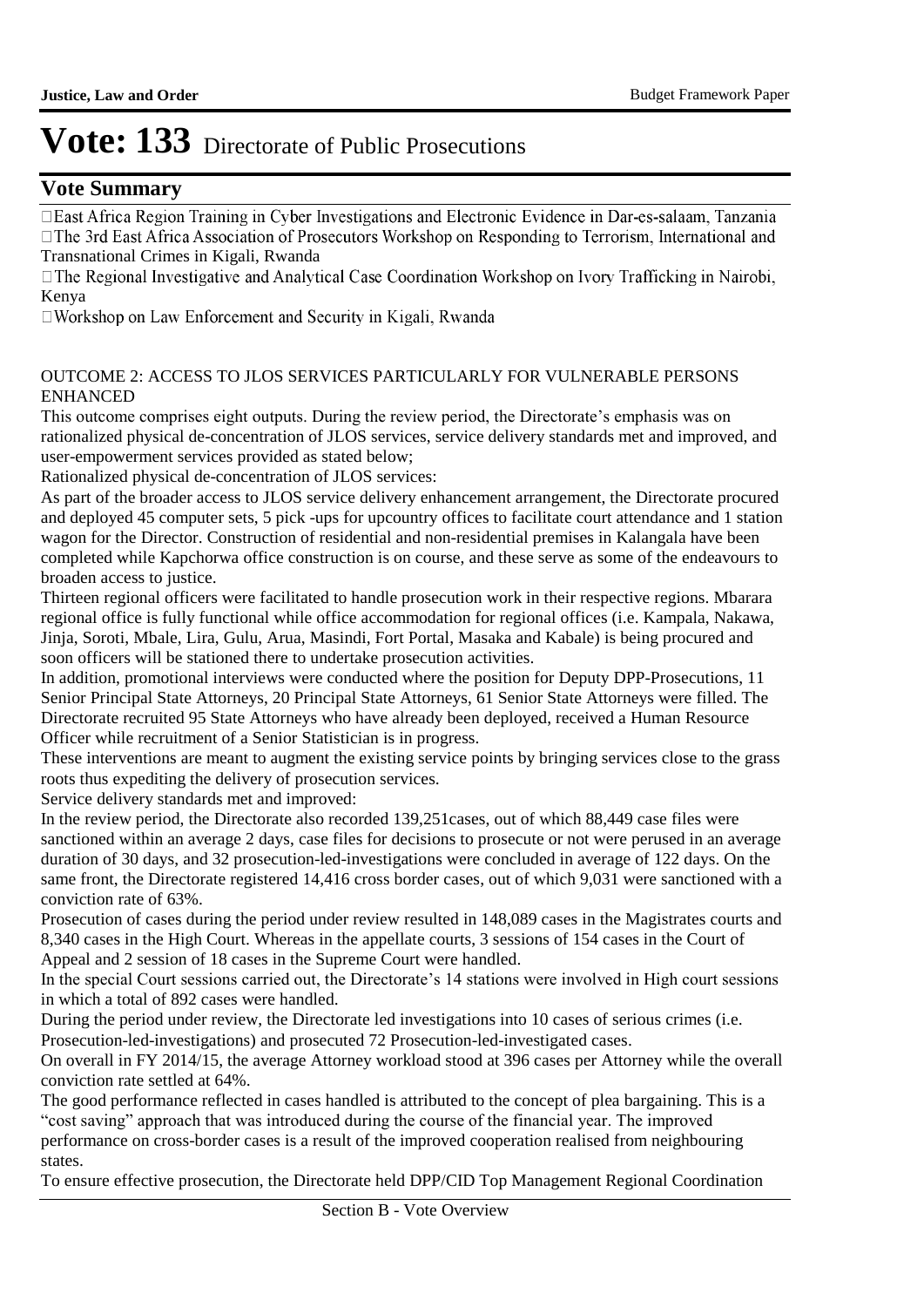### **Vote Summary**

meetings and workshops. These are aimed at providing useful avenues for continuous improvements on the quality of investigation and prosecution.

It also organised placement training for 4 Officers for specialised skills study visits in South Africa, Rwanda, and Tanzania.

The Prosecution Case Management Information System (PROCAMIS) implementation commenced and so far a gaps analysis report was presented to top management. Requirements such as data communication networks infrastructure have partly contributed to delayed setup of the PROCAMIS execution test environment. Once the implementation is completed, the system is expected to improve case tracking and management in general.

#### OUTCOME 3: HUMAN RIGHTS AND ACCOUNTABILITY PROMOTED

The Directorate acknowledges Human Rights Based Approach (HRBA) principles of accountability, nondiscrimination and equality. While contributing to the attainment of those principles, it realised achievements as stated below;

Human rights observance in JLOS institutions promoted:

Under this output, the Directorate held interactive talk shows, continued with the process of disseminating the DPP Client Charter, made press releases, published and disseminated brochures and posters articulating issues on the operations of the Directorate. These interventions were meant to empower people of their rights and obligations while dealing with officers of Directorate and/or accessing prosecution services. External JLOS Accountability Promoted:

On attempts to achieve this output, the Directorate continued with the implementation of the JLOS Anti-Corruption Strategy and inter-agency meetings were held at various levels such as at District Chain-linked Coordination meetings. These meetings were for addressing issues related to agencies and their operations as they dispense criminal justice.

Additionally, the Directorate participated in 3 open day events and the Director made regional tours in which he interfaced with the public. These meetings drew participants ranging from DPP field officers, RDCs, to representatives of criminal justice agencies among others and were aimed at sharing information about the Directorate's operations and obtaining feedback from the public. The Directorate conducted outreach programmes and disseminated the client charter across the country. These arrangements are considered as some of the ways of empowering and accounting to the public while enhancing the Directorate's performance. As a means of improving public complaints and feedback mechanisms, some of the approaches of promoting external JLOS accountability, the Directorate installed toll-free telephone lines which are expected to improve and expedite public complaints management.

3.1Internal JLOS Accountability Promoted:

The Directorate recognises accountability as one of the ways for its smooth operations. To this end, through its Internal Audit program adhered to accountability procedures by producing, quarterly accountability reports, quarterly compliance to procedure/regulations reports, 4 Inspection reports, 4 payroll verification report, and 2 fixed Assets review reports and 4 Procurement audit reports.

Anti-Corruption Measures in JLOS adopted and implemented:

Under this output, the Directorate purchased and disseminated copies of anti-corruption and cyber laws. These form a basis of reference for prosecution of crimes that fall under there.

The Directorate too addressed public complaints against staff performance and conduct where 71% of the registered complaints were addressed. The unresolved 29% are pending court decision.

These are avenues of ensuring integrity and adherence to existing ethical code of conduct as well is improving public perception and building their trust towards DPP services.

Cross-cutting issues

In this area, the Directorate kick-started the process of developing an Internal HIV/AIDS Policy at work place, training of HIV/AIDS Committee in trauma minimising skills and commemorating DPP-AIDS days where Voluntary HIV/AIDS counselling and testing, and cervical cancer screening activities were conducted. The Directorate too participated in the National HIV/AIDS celebrations that took place in Fort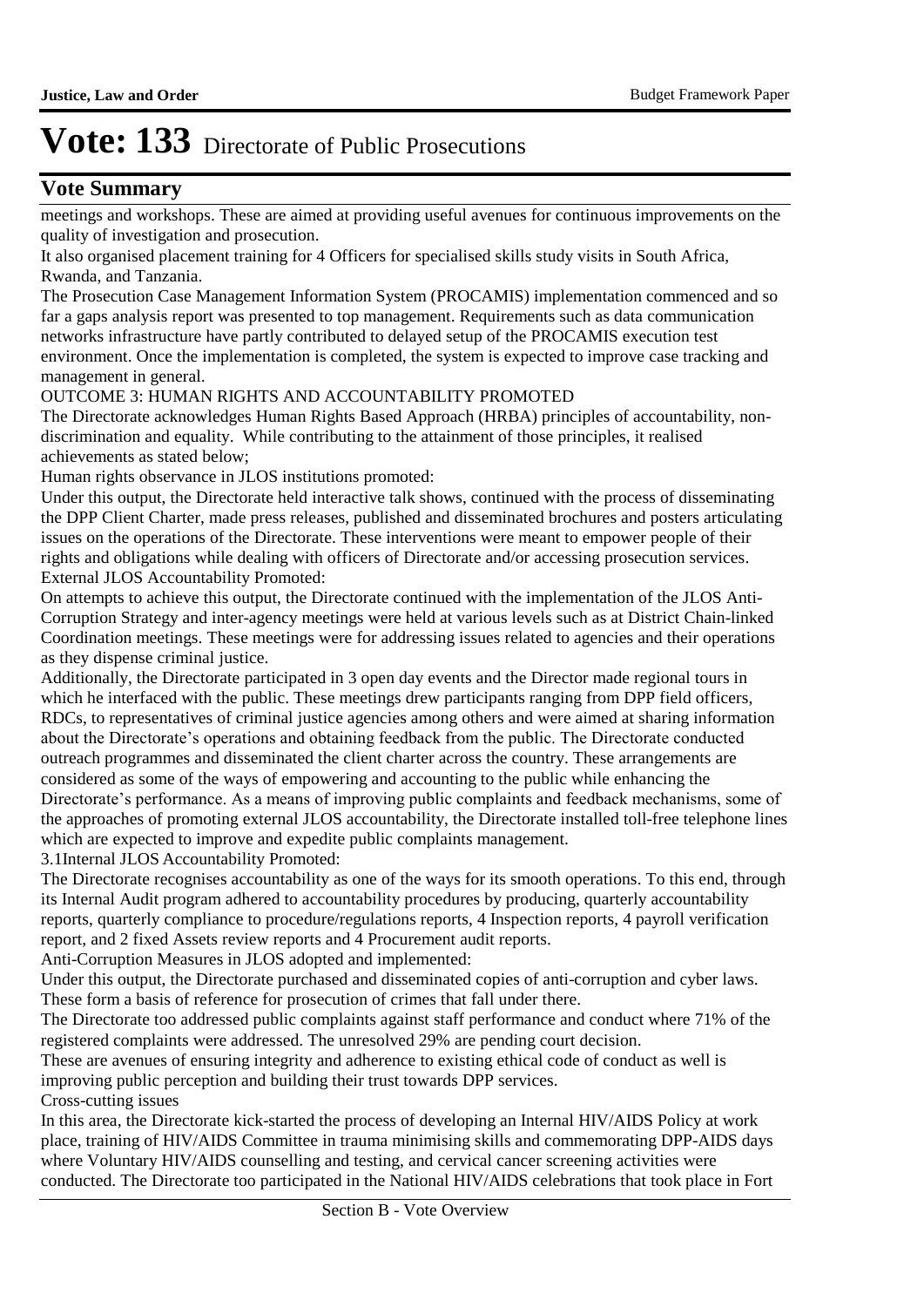### **Vote Summary**

Portal where Uganda joined the rest of the world in commemorating World Aids day.

In addition the Directorate continued disseminating gender related laws and has produced a draft Prosecutors' Child and Gender Handbook. This is intended to guide prosecutors and other state and nonstate actors and institutions in the criminal justice system in the investigation and prosecutions of child related cases in a child friendly and gender sensitive manner.

Regarding mainstreaming disability issues, the Directorate continued to make provisions for walkways (ramps) in all DPP owned offices and ensuring that all rented premises have easy access provisions for persons with disabilities. This is to ensure that the mentioned category of users are not under and/or not served by the Directorate.

The Directorate takes environmental conservation very seriously and has in place an agenda to plant trees and grass in every available space at the office premises compound. This exercise is so far progressing well with a number of offices maintaining well-groomed vegetation. This include the use of energy saver bulbs for lighting in all DPP owned office buildings.

The Directorate participated in the E. African regional Judiciary/Law enforcement workshop on wildlife/environmental crime. This is one of the avenues of strengthening law and capacity to prosecute and fight environmental crime while enabling the public to pursue environmental justice.

#### *Preliminary 2015/16 Performance*

The Directorate under the Sector Wide Approach (SWAp) arrangement falls within the Justice Law and Order Sector (JLOS). It is therefore obliged to implement the JLOS SIP III by undertaking activities envisaged therein under the following outcomes; policy and legal framework strengthened, access to JLOS services particularly for the vulnerable persons enhanced, and human rights and accountability promoted. OUTCOME 1: POLICY AND LEGAL FRAMEWORK STRENGTHENED

There are eight (8) outputs that fall under this outcome. These include; harmonization of Administrative Service Delivery Standards, independence of JLOS institutions strengthened, legislative and regulatory environment for realization of national development objectives improved, enforcement of laws improved, transitional justice enacted, informal justice strengthened, and JLOS compliance and participation in EAC regional and international integration. Attempting to attain those outputs, the Directorate in the assessment period made the following contributions highlighted under the respective outputs.

Administrative service delivery standards harmonised:

Harmonisation of administrative service delivery standards is one of the sector initiatives to support the outcome of strengthening legal and policy framework. To contribute towards this outcome, the DPP in the reporting period embarked on the process of strengthening the complaints registration and management by initiating the procurement of toll-free call lines and furniture for the complaints desk.

To maintain compliance with standards, the Directorate through Inspection and Quality Assurance program set up a number of targets including; ensuring that 80% of public complaints against staff performance and conduct are addressed, 90% of the public complaints against criminal justice processes are resolved and 90% of the DPP offices meet minimum performance standards (quality of legal opinion), and maintaining cooperation with international partners. To this end, in the period under review the Directorate managed to have 80% of the registered complaints against staff performance and conduct addressed, 92% of the public complaints against criminal justice processes resolved and 90% of the DPP offices met the minimum performance standards (quality of legal opinion). This is attributed to operationalisation of regional offices. The Directorate's plan was to continue cooperating with international partners with the aim of enhancing capacity of prosecuting cross border crimes. In the reporting period, the extradition of Jamil Mukulu and his accomplices from Tanzania demonstrates the effort the Directorate invested in maintaining cooperation on the international arena.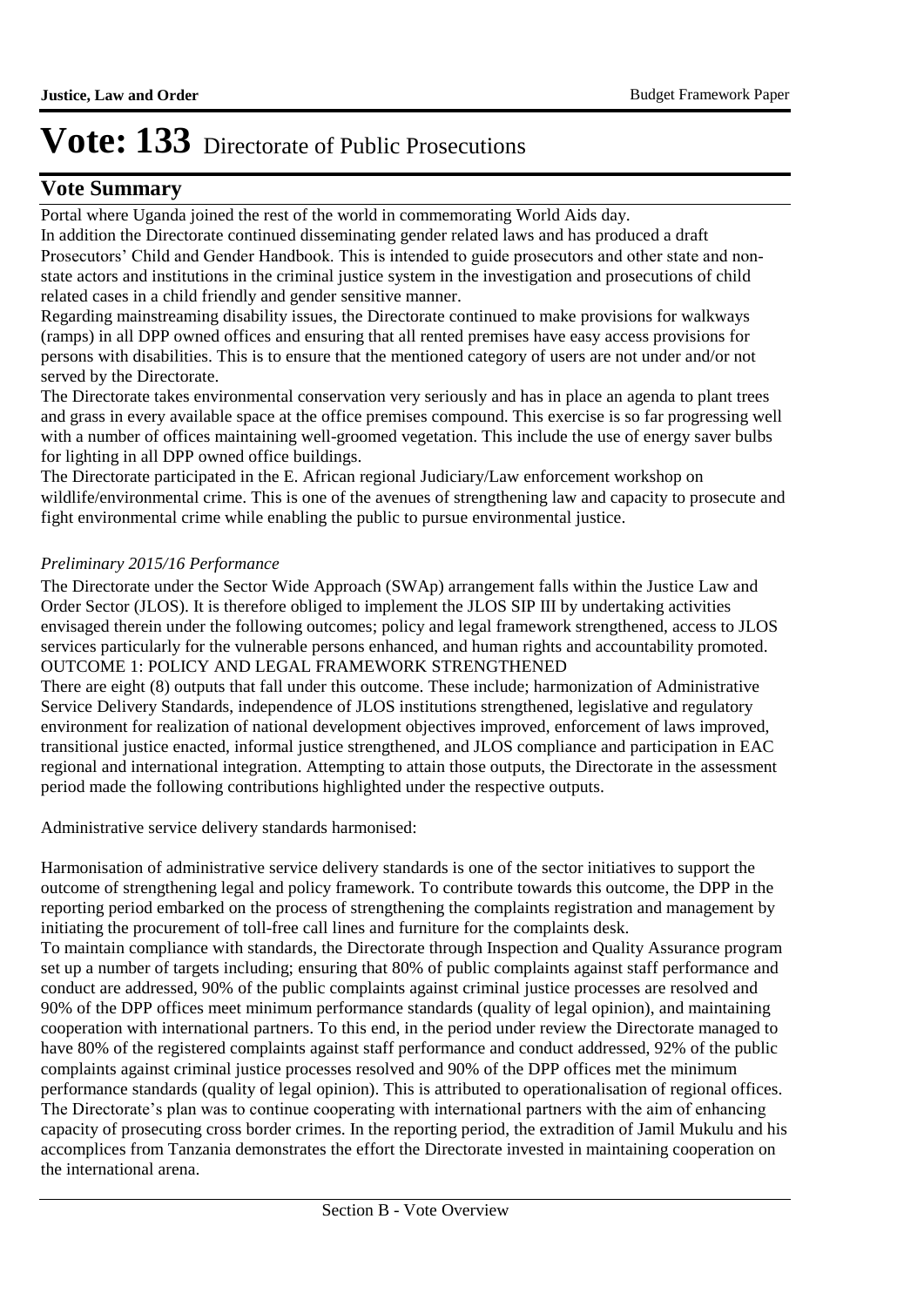### **Vote Summary**

In addition the Directorate's management team attended a capacity building programme on Policy Formulation Process in Uganda. This programme was facilitated by officials from the office the Cabinet Secretariat, Office of the President and covered areas such as Policy Making Overview, application of Regulatory Impact Assessment in Policy Making Process and drafting of Cabinet Memos among others. This is one way of emphasising harmonisation of service delivery standards.

#### OUTCOME 2: ACCESS TO JLOS SERVICES PARTICULARLY FOR VULNERABLE PERSONS ENHANCED

This outcome comprises eight outputs. During the review period, the Directorate's emphasis was on rationalized physical de-concentration of JLOS services, service delivery standards met and improved, and user-empowerment services provided as stated below;

Rationalized physical de-concentration of JLOS services:

While contributing towards this output, the Directorate established offices in Bukwo, Bududa, Buhweju, and Kyegegwa i.e. 4 offices in total. This will partly address the issue of irrationalised physical concentration and respond to the needs for sustained criminal prosecutions services in the communities. Service Delivery standards met:

In order to contribute towards the realisation of this output the Directorate determined to; address at least 60% of reported Public Complaints against staff performance and conduct, resolve 80% of Public Complaints against criminal justice processes and ensure that at least 80% of the Directorates stations meet minimum performance standards (includes quality of legal opinions). So far, in the period under review the Directorate managed to have 80% of the registered complaints against staff performance and conduct addressed, 92% of the public complaints against criminal justice processes resolved

The Directorate's International Affairs and Field Operations Program prosecuted at least 69% of registered cross-border cases and responded to 22 Incoming Mutual Legal Assistance requests within an average period of 30 working days. This performance was affected by the delay of witnesses outside Uganda to respond to summons, and the associated difficulties in tracing for witnesses to interview.

Service delivery standards met and improved:

In the review period, the Directorate also recorded 28,474 cases, out of which 18,165 case files were sanctioned within 2 days on average, case files for decisions to prosecute or not were perused in an average duration of 30 days, and 31 prosecution-led investigations-and-prosecution cases were concluded in an average of 121 days. Relatedly, the Directorate registered 70 cross border cases, out of which 62 were prosecuted with a conviction rate of 89%.

On overall, the review period's conviction rate stands at 61%.

To reduce backlog of cases, the Directorate under special court sessions prosecuted 338 cases in 10 High court sessions. Similarly, under Plea bargaining arrangement where suspects are allowed to plead guilty to the offence in order to receive lesser charge and get a lighter sentence, the Directorate held 3 sessions involving 256 cases. In total 594 cases in 18 sessions were handled.

#### OUTCOME 3: HUMAN RIGHTS AND ACCOUNTABILITY PROMOTED

The Directorate acknowledges Human Rights Based Approach (HRBA) principles of accountability, nondiscrimination and equality. While contributing to the attainment of those principles, it realised the following achievements;

Human rights observance in JLOS institutions promoted:

Under this output the Directorate held interactive talk shows, continued with the process of disseminating the DPP Client Charter, and made press releases. These interventions aimed at were meant to sensitize people about their rights and obligations while dealing with officers of Directorate and/or accessing prosecution services.

External JLOS Accountability Promoted:

On attempts to achieve this output, the Directorate continued with the implementation of the JLOS Anti-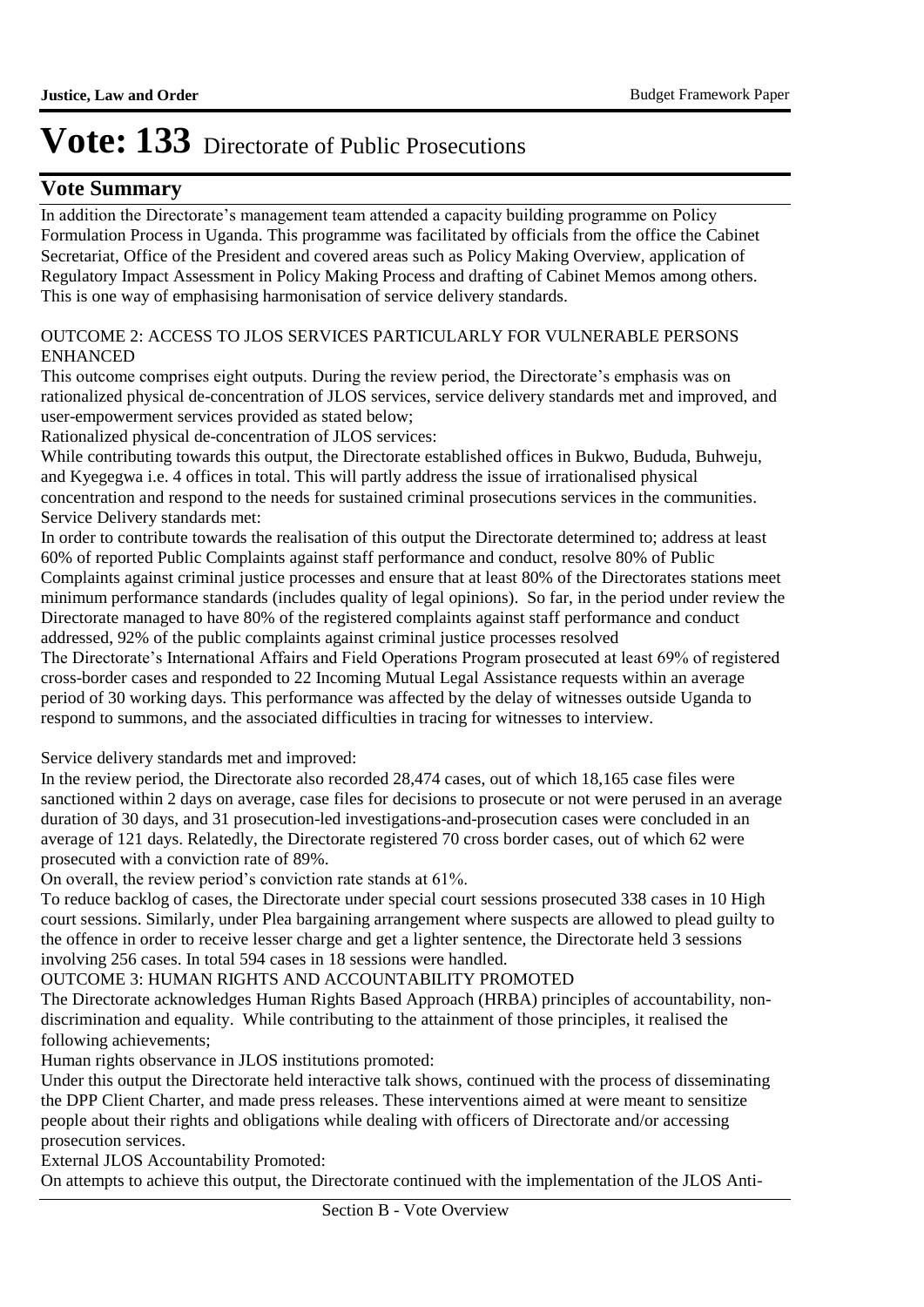### **Vote Summary**

Corruption Strategy and inter-agency meetings were held at various levels such as at District Chain-linked Coordination meetings. These meetings address issues related to inter agency linkages and coordination and as they dispense criminal justice.

Internal JLOS Accountability Promoted:

The Directorate recognises accountability as one of the ways for its smooth operations. To this end, through its Internal Audit program adhered to accountability procedures by producing, quarterly accountability reports, quarterly compliance to procedure/regulations reports, 2 field inspection reports, 2 payroll verification report, and 2 fixed Assets review reports and 2 Procurement audit reports. These findings have been addressed as a measure to improve performance of the Directorate.

Anti-Corruption Measures in JLOS adopted and implemented:

Regarding this output, the Directorate purchased and disseminated copies of anti-corruption and cyber laws. These are to form a basis of reference for prosecution of cases relating to corruption and cybercrimes.

| <i>Vote, Vote Function</i><br><b>Key Output</b>                                             | <b>Approved Budget and</b><br><b>Planned outputs</b>                                                                                                                                                                              | 2015/16 | <b>Spending and Outputs</b><br><b>Achieved by End Sept</b>                                                                                                                                                                                                                                        |       | 2016/17<br><b>Proposed Budget and</b><br><b>Planned Outputs</b>                                                                                                                                               |       |
|---------------------------------------------------------------------------------------------|-----------------------------------------------------------------------------------------------------------------------------------------------------------------------------------------------------------------------------------|---------|---------------------------------------------------------------------------------------------------------------------------------------------------------------------------------------------------------------------------------------------------------------------------------------------------|-------|---------------------------------------------------------------------------------------------------------------------------------------------------------------------------------------------------------------|-------|
| <b>Vote: 133 Directorate of Public Prosecutions</b>                                         |                                                                                                                                                                                                                                   |         |                                                                                                                                                                                                                                                                                                   |       |                                                                                                                                                                                                               |       |
| <b>Vote Function: 1255 Public Prosecutions</b>                                              |                                                                                                                                                                                                                                   |         |                                                                                                                                                                                                                                                                                                   |       |                                                                                                                                                                                                               |       |
| <b>Output: 125501</b>                                                                       | <b>Criminal Prosecutions</b>                                                                                                                                                                                                      |         |                                                                                                                                                                                                                                                                                                   |       |                                                                                                                                                                                                               |       |
| Description of Outputs:                                                                     | Case files sanctioned within 2<br>days.<br>Case files for a decision to<br>30 days.<br>Prosecution-led investigations<br>concluded within 120 days.                                                                               |         | Prosecution-led-investigations<br>concluded in an average time of<br>121 working days.<br>prosecute or not, perused within Cases file for a decision to<br>prosecute or not perused in an<br>average time of 30 working<br>days.<br>Case file sanctioned in an<br>average time of 2 working days. |       | Case files sanctioned within 2<br>days.<br>Case files for a decision to<br>prosecute or not, perused within<br>30 days.<br>Prosecution-led investigations<br>concluded within 120 days.                       |       |
| Performance Indicators:                                                                     |                                                                                                                                                                                                                                   |         |                                                                                                                                                                                                                                                                                                   |       |                                                                                                                                                                                                               |       |
| Average time (days) taken to 2<br>sanction a case to file                                   |                                                                                                                                                                                                                                   |         | 2                                                                                                                                                                                                                                                                                                 |       | $\overline{2}$                                                                                                                                                                                                |       |
| Average time (days) taken to 30<br>peruse a case file for a<br>decision to prosecute or not |                                                                                                                                                                                                                                   |         | 30                                                                                                                                                                                                                                                                                                |       | 30                                                                                                                                                                                                            |       |
| Average time (days) taken to 120<br>conclude prosecution-led-<br>investigations             |                                                                                                                                                                                                                                   |         | 121                                                                                                                                                                                                                                                                                               |       | 120                                                                                                                                                                                                           |       |
| Output Cost: UShs Bn:                                                                       |                                                                                                                                                                                                                                   | 5.037   | UShs $Bn$ :                                                                                                                                                                                                                                                                                       | 1.190 | <b>UShs Bn:</b>                                                                                                                                                                                               | 3.981 |
| <b>Output: 125503</b>                                                                       | <b>International Affairs &amp; Field Operations</b>                                                                                                                                                                               |         |                                                                                                                                                                                                                                                                                                   |       |                                                                                                                                                                                                               |       |
| Description of Outputs:                                                                     | 10 new DPP offices opened and 69% of cross-border cases<br>operationalized.<br>70% of reported cross-border<br>cases prosecuted.<br><b>Incoming Mutual Legal</b><br>Assistance requests responded<br>to in an average of 20 days. |         | prosecuted<br><b>Incoming Mutual Legal</b><br>Assistance requests responded<br>to in an average time of 22 days                                                                                                                                                                                   |       | 8 new DPP offices opened and<br>operationalized.<br>70% of reported cross-border<br>cases prosecuted.<br><b>Incoming Mutual Legal</b><br><b>Assistance requests responded</b><br>to in an average of 20 days. |       |
| Performance Indicators:                                                                     |                                                                                                                                                                                                                                   |         |                                                                                                                                                                                                                                                                                                   |       |                                                                                                                                                                                                               |       |
| Number of new DPP offices 10<br>opened                                                      |                                                                                                                                                                                                                                   |         | $\Omega$                                                                                                                                                                                                                                                                                          |       | $\overline{8}$                                                                                                                                                                                                |       |
| % of cross border cases<br>prosecuted                                                       | 30                                                                                                                                                                                                                                |         | 69                                                                                                                                                                                                                                                                                                |       | 30                                                                                                                                                                                                            |       |
| Time (days) taken to                                                                        | 5                                                                                                                                                                                                                                 |         | 22                                                                                                                                                                                                                                                                                                |       | 5                                                                                                                                                                                                             |       |

#### **Table V2.1: Past and 2016/17 Key Vote Outputs\***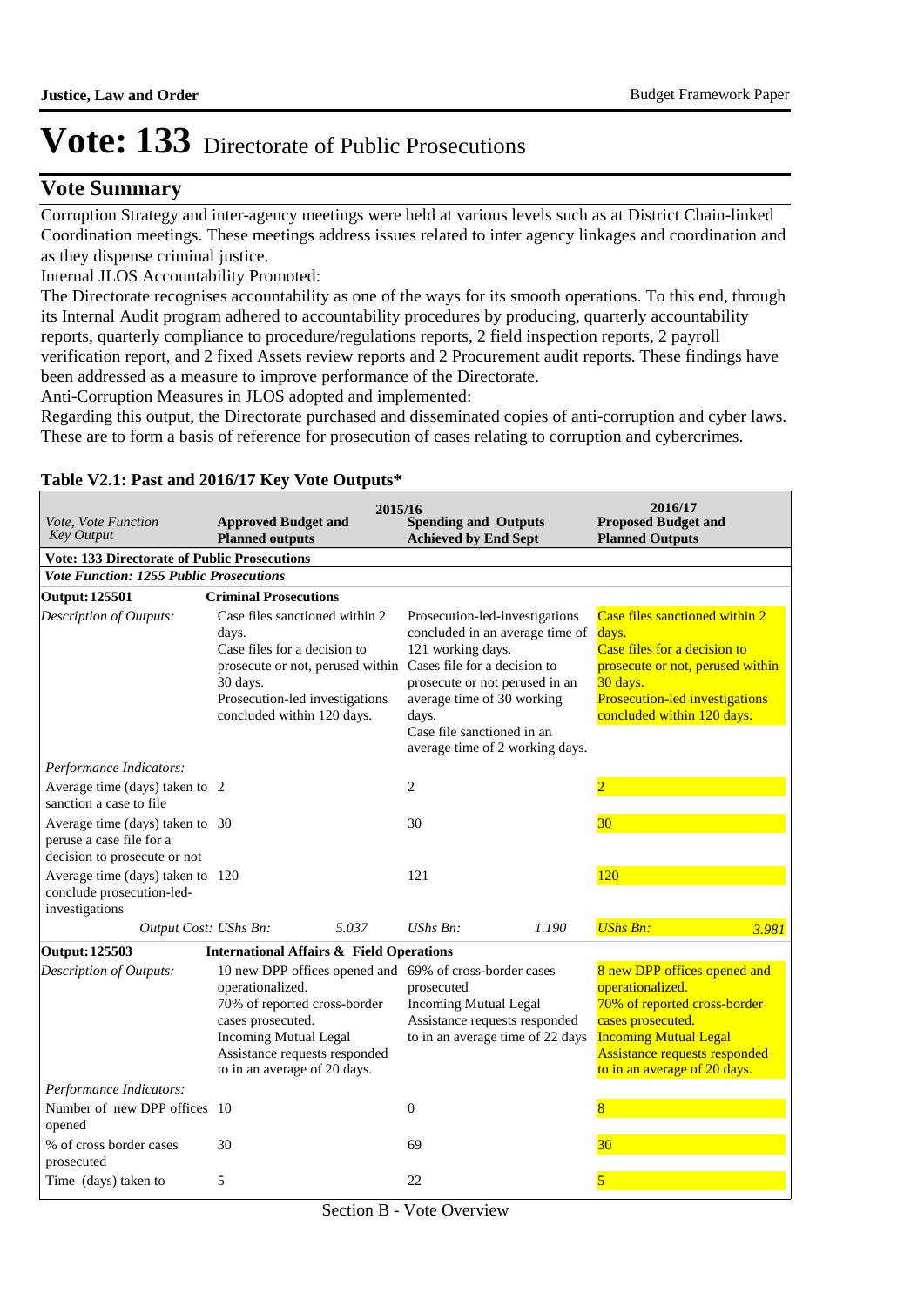### **Vote Summary**

| Vote, Vote Function<br><b>Key Output</b>                                         | <b>Approved Budget and</b><br><b>Planned outputs</b>                                                                                                                                                                                                                  | 2015/16 | <b>Spending and Outputs</b><br><b>Achieved by End Sept</b>                                                                                                                                                                                      |       | 2016/17<br><b>Proposed Budget and</b><br><b>Planned Outputs</b>                                                                                                                                                                                                       |        |
|----------------------------------------------------------------------------------|-----------------------------------------------------------------------------------------------------------------------------------------------------------------------------------------------------------------------------------------------------------------------|---------|-------------------------------------------------------------------------------------------------------------------------------------------------------------------------------------------------------------------------------------------------|-------|-----------------------------------------------------------------------------------------------------------------------------------------------------------------------------------------------------------------------------------------------------------------------|--------|
| respond to incoming Mutual<br>Legal Assistance requests                          |                                                                                                                                                                                                                                                                       |         |                                                                                                                                                                                                                                                 |       |                                                                                                                                                                                                                                                                       |        |
| Output Cost: UShs Bn:                                                            |                                                                                                                                                                                                                                                                       | 6.152   | $UShs Bn$ :                                                                                                                                                                                                                                     | 1.475 | <b>UShs Bn:</b>                                                                                                                                                                                                                                                       | 6.952  |
| Output: 125505                                                                   | <b>Inspection and Quality Assurance</b>                                                                                                                                                                                                                               |         |                                                                                                                                                                                                                                                 |       |                                                                                                                                                                                                                                                                       |        |
| <b>Description of Outputs:</b>                                                   | 90% of the Directorate's offices<br>meet minimum performance<br>standards (quality of legal<br>opinions).<br>90% of public complaints<br>against criminal justice<br>processes addressed.<br>80% of complaints against staff<br>performance and conduct<br>addressed. |         | 90% of DPP offices met<br>minimum performance<br>standards (quality of legal)<br>92% of Public Complaints<br>against criminal justice<br>processes addressed<br>80% of Public Complaints<br>against staff performance and<br>conduct addressed. |       | 95% of the Directorate's offices<br>meet minimum performance<br>standards (quality of legal<br>opinions).<br>90% of public complaints<br>against criminal justice<br>processes addressed.<br>85% of complaints against staff<br>performance and conduct<br>addressed. |        |
| Performance Indicators:                                                          |                                                                                                                                                                                                                                                                       |         |                                                                                                                                                                                                                                                 |       |                                                                                                                                                                                                                                                                       |        |
| % of districts with a<br>functional DPP station                                  | 79                                                                                                                                                                                                                                                                    |         | 90                                                                                                                                                                                                                                              |       | 95                                                                                                                                                                                                                                                                    |        |
| % (%) of public complaints<br>against staff performance<br>and conduct addressed | 60                                                                                                                                                                                                                                                                    |         | 80                                                                                                                                                                                                                                              |       | 85                                                                                                                                                                                                                                                                    |        |
| % (%) of public complaints<br>against criminal justice<br>processes addressed    | 95                                                                                                                                                                                                                                                                    |         | 92                                                                                                                                                                                                                                              |       | 90                                                                                                                                                                                                                                                                    |        |
| Output Cost: UShs Bn:                                                            |                                                                                                                                                                                                                                                                       | 1.066   | $UShs Bn$ :                                                                                                                                                                                                                                     | 0.228 | <b>UShs Bn:</b>                                                                                                                                                                                                                                                       | 1.017  |
| <b>Vote Function Cost</b>                                                        | <b>UShs Bn:</b>                                                                                                                                                                                                                                                       |         | 28.542 UShs Bn:                                                                                                                                                                                                                                 |       | 4.599 UShs Bn:                                                                                                                                                                                                                                                        | 26.984 |
| <b>Cost of Vote Services:</b>                                                    | $UShs Bn$ :                                                                                                                                                                                                                                                           |         | 27.587 UShs Bn:                                                                                                                                                                                                                                 |       | 4.599 UShs Bn:                                                                                                                                                                                                                                                        | 26.984 |

*\* Excluding Taxes and Arrears*

*2016/17 Planned Outputs*

The Directorate will, in next FY 2016/17, remain focused towards attainment of Law and Order Sector (JLOS) SIP III outputs and outcomes. These include;

#### OUTCOME 1: POLICY AND LEGAL FRAMEWORK STRENGTHENED

Administrative Service Delivery Standards Harmonized:

In contribution to the realisation of this output, the Directorate will stay focused on ensuring staff adherence to procedures and set performance standards, addressing all public complaints wherever dissatisfaction is expressed and making sure that at least 85% of complaints from the public relating to touching on staff performance and conduct are handled, meanwhile ensuring that at least 90% of complaints from the public relating to criminal justice processes are resolved and that at least 95% of DPP offices should meet the set minimum performance standards (i.e. in terms of quality of legal opinions).

When handling international and transnational crimes and matters, the Directorate will ensure continuous cooperation with international partners. This will enhance capacity to respond to mutual legal assistance requests and handle extraditions and ease prosecution of cross border crimes in general.

The Directorate will continue participating in processes relevant for conflict transformation and peace building. This will help in addressing the human rights violations that predated the conflict and caused or contributed to it.

#### OUTCOME 2: ACCESS TO JLOS SERVICE PARTICULARLY FOR VULNERABLE PERSONS ENHANCED

Rationalized Physical de-concentration of JLOS services: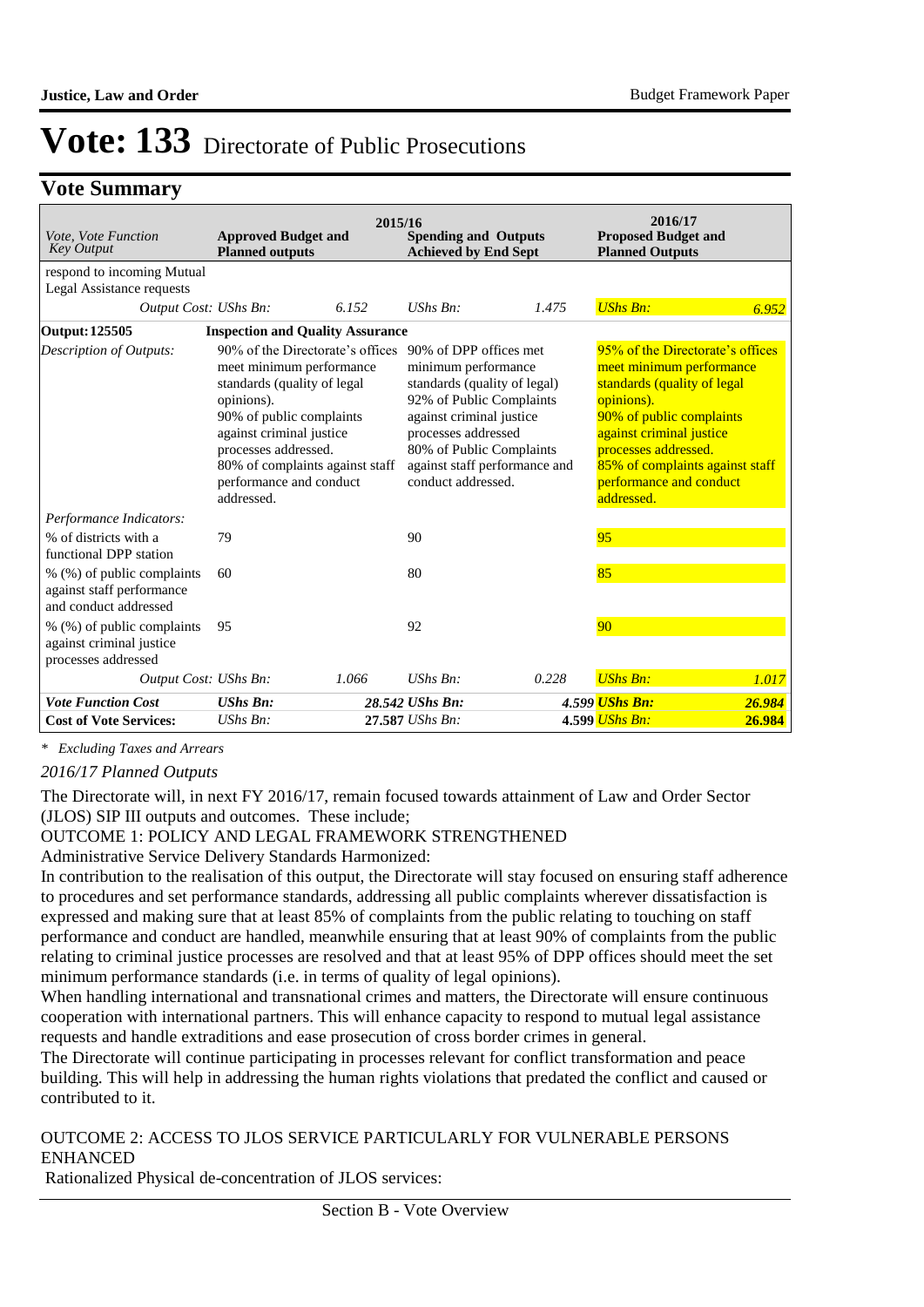### **Vote Summary**

Further improvements on rationalised physical presence of prosecutorial services over the next FY 2016/17 will be stimulated with the establishment of 8 new offices and recruitment of State Attorney. These undertakings will contribute to the efforts geared to increasing prosecution service area coverage that should reach out to the furthest of communities therefore guaranteeing prompt justice process. Service Delivery standards met:

The attainment of this output requires the Directorate to lay emphasis on approaches of obtaining feedback from the public. The Directorate has continuously encouraged feedback and in the next FY 2016/17, it is targeting to address at least 85% of complaints reported from the public against its staff performance and conduct, resolve 90% of complaints registered from the public dissatisfied with the way their matters are being handled in criminal justice process. All these while ensuring that at least 95% of the Directorates offices' operations meet the set minimum performance standards (i.e. the quality of legal opinions). Aware of cross border crimes and the challenges associated, the Directorate set out to prosecute at 70% of reported cross border cases and to respond to incoming Mutual Legal Assistance requests within average time of 20 working days.

The Directorate will continue handling cases involving war crimes, crimes against humanity, terrorism, human trafficking, and other international crimes that fall under the International Crimes. It has set to ensure that at least 80% of cases in each of these case categories are promptly prosecuted. OUTCOME 3: HUMAN RIGHTS AND ACCOUNTABILITY PROMOTED

# External JLOS accountability promoted:

The DPP recognizes the need for a comprehensive countrywide civic education program on rights and responsibilities of the public in the criminal justice system. This will be achieved through a public information campaign/outreach program where information will be disseminated through various avenues which include the DPP Client Charter, Radio/TV talk shows, press conferences, press releases, open day events and meetings with various stakeholders at regional level among others. These gatherings will serve to publicise and obtain information and feedback respectively on matters/issues of concern to the public and the criminal justice practitioners.

#### JLOS Internal accountability promoted:

The DPP is at the heart of promoting internal accountability and will therefore, carry on the responsibility of nurturing the accountability spirit amongst its officers.

In the FY 2016/17, the DPP through its Internal Audit program will produce 4 reports each on status of accountabilities for advances verified, procurement compliancy with relevant regulations, adequacy of existing controls on vehicle maintenance and fuel utilization issued, pay roll, compliance with set guide lines on stores management, the status of implementation of all ongoing projects, truthfulness and fairness of the financial statements issued and budget performance. These will help in improving internal checks and balances of the Directorate.

The Directorate will continue with its operations within activity work plans to ensure appropriate implementation of plans while ensuring value for money.

#### Anti-Corruption measures in JLOS adopted and implemented:

Addressing corruption and its related activities is one of the priority areas the DPP considers when contributing to the overall country's development. To this end, in the FY 2016/17, the DPP will continue implementing the JLOS Anti-Corruption Strategy, collaborate with Police and other Anti-Corruption Agencies at national, regional and international level in handling corruption related cases and matters. In addition, the DPP will continue to encourage feedback from the public and addressing complaints arising from public's dissatisfaction of the criminal justice processes and staff conduct as they arise. These approaches provide ways of fostering integrity and encouraging observance of professional work ethics while allowing the public an opportunity to appreciate the services the Directorate is offering, hence building public trust in the process. Including embracing a performance based approach by strengthening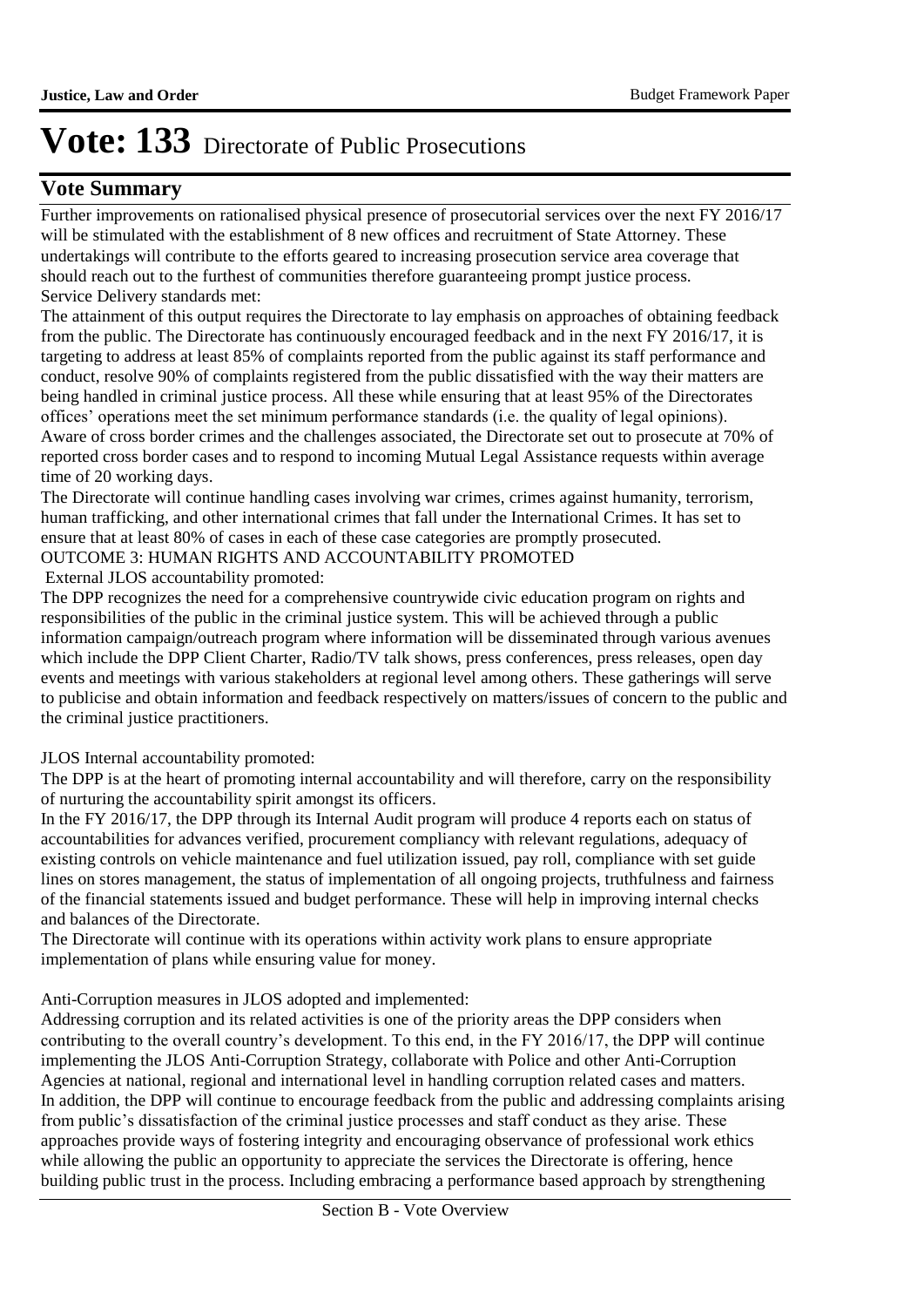### **Vote Summary**

performance appraisal systems to recognition, reward and sanctions.

Mainstreaming cross cutting issues of Gender and Equity, HIV/AIDS and Environment The Directorate recognises cross cutting issues as essential in the execution of budget strategies and priorities.

Gender and Equity Mainstreaming

The Directorate is committed to being seen as an institution devoid of gender discrimination, guaranteeing equal access to political, social and economic wealth creation of opportunities for women and men; and developing a culture that places premium on the protection of all including children. In furtherance of this goal, it encourages the equitable participation of both women and men in all affairs of the institution, Progress has been made in formulation of gender and equity responsive regulatory framework including policies, plans and strategies.

The Directorate recognises gender and equity as key in the achievement of objectives and therefore takes requisite actions to promote gender equality in all spheres. Its aware that women and children represent over 50% of the population of Uganda, and yet their rights are not well protected in the justice system. They face immense challenges which include limited access to justice. Children are widely recognized as a vulnerable group with boys being more likely to be arrested for minor thefts and held in detention with adults, while girls are more likely to be sexually assaulted and exploited. Single mothers seeking to enforce rights to property, spousal and child support, often encounter gender inequalities in accessing the justice system.

The DPP is committed to stimulating gender equality, and works to promote it in its staffing structures and services. It is this commitment that informed the creation of the specialized Gender, Children and Sexual Offences Department to oversee the effective handling and prosecution of Sexual Gender Based Violence (SGBV) and child related cases, including promoting gender mainstreaming in the DPPs objectives, programmes and activities as well as in staffing and human resources.

The DPP has prepared a proposal for the development of a Gender Equality Strategy and Gender Reference Tool to serve as its internal gender mainstreaming guidelines in line with the Uganda Gender Policy. Its purpose is to codify the DPP equality policies to better support gender mainstreaming and accountability throughout the execution of prosecution service. It is meant to be an additional management tool to support the DPP leadership and staff in gender mainstreaming.

The Tool will draw on best practices and lessons learned, and provide hands-on guidance on how to systematically take women and men, girls and boys, and poor and wealthy in all their diversity into consideration. Its only awareness of the differences and inequalities between women and men, girls and boys, and poor and wealthy and the underlying power structures that fuel inequality, will it be priority to adequately address and redress gender and equity inequality in prosecution services.

Gender is only one social aspect that impacts a person's life. An equity lens will be used at every stage of the prosecution cycle, policy development, research, information gathering and consultation, training, communication, planning and evaluation activity development and service delivery (investigations, prosecutions, sentencing, feedback to complainants etc. and in the case of children, during rehabilitation and resettlement),.

Persons with disabilities face various forms of barriers ranging from negative societal attitudes, discrimination, inaccessible physical environment, and information and communication to those resulting from disability insensitive regulatory frameworks. As a means of promoting equity therefore, the Directorate will continue, in the FY 2016/17, ensuring that all DPP premises both rented and owned, have wheelchair ramps for people with physical disabilities to enable them to physically access prosecution services, and translation services for persons who are not able to read, write or speak in English.

#### HIV/AIDS:

The Directorate recognises that HIV/AIDS affects and infects persons in one way or the other. This comes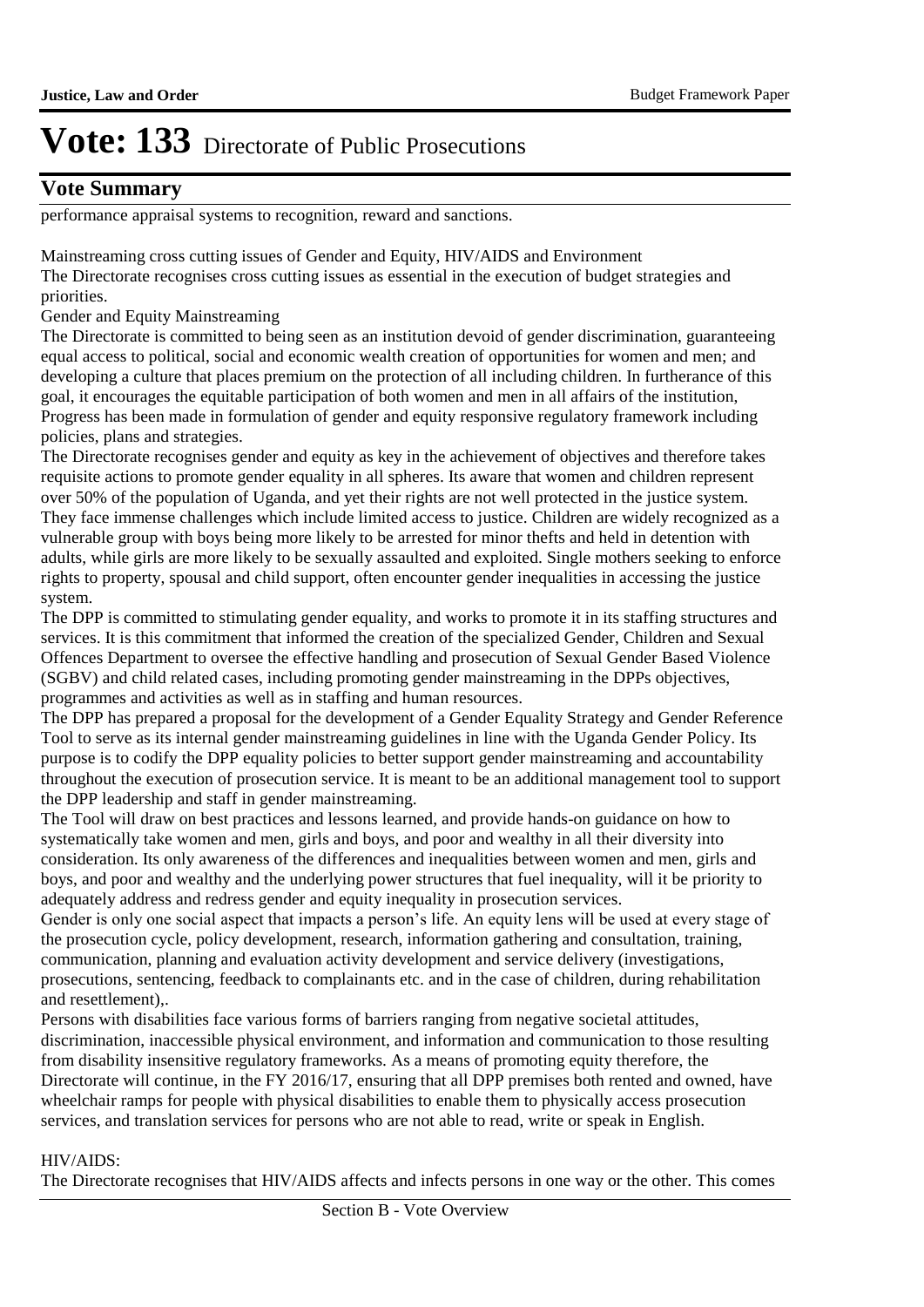### **Vote Summary**

with issues associated with negative impacts and therefore calls for continuous mainstreaming of HIV/AIDS issues within the Directorate. Integrating HIV/AIDS issues within the Directorate will put emphasis on addressing concerns on how HIV/AIDS negatively impacts on the Directorate's operations. In particular, concentration in the FY 2015/16 will be on; Identifying and training peer counsellors, training DPP HIV/AIDS committee members, organising awareness retreats/seminars and campaigns, conducting field stations' visits to provide HIV/AIDS prevention services and organizing 2 (bi-annual) HIV/AIDS awareness, counselling and testing programs.

#### Environment:

In recognition of the importance of integrating environmental conservation in all aspects of development process, the Directorate intends to continue; raising awareness amongst its officers on the need to protect the environment, planting trees, grass and flowers to act as wind breakers in compounds of its offices, preventers of soil erosion, desertification, flooding, and ensuring proper disposal of absolute items. The Directorate will continue handling cases resulting from violation of laws that protect ecological and wildlife resources. In addition, training will be undertaken to ensure that officers handling environmental laws' violations have skills to ably handle cases associated to degradation of the environment. Collaboration under environmental umbrella frameworks will be maintained with other activists and institutions responsible for environmental conservation both at national, regional and international levels such as the Uganda Wildlife Authority (UWA), National Environmental Management Authority (NEMA), and urban centre municipalities, Kampala City Council Authority (KCCA) and Ministry of Water and Environment (MWE) among others. This will help in strengthening prosecutorial capabilities of the DPP and other prosecutorial support sectors' capacities in the fight against ecological crime.

|                                                                                          |                           | 2015/16                 |                                      |                 | <b>MTEF Projections</b> |                |
|------------------------------------------------------------------------------------------|---------------------------|-------------------------|--------------------------------------|-----------------|-------------------------|----------------|
| Vote Function Key Output<br><b>Indicators and Costs:</b>                                 | 2014/15<br><b>Outturn</b> | <b>Approved</b><br>Plan | <b>Outturn by</b><br><b>End Sept</b> | 2016/17         | 2017/18                 | 2018/19        |
| <b>Vote: 133 Directorate of Public Prosecutions</b>                                      |                           |                         |                                      |                 |                         |                |
| <b>Vote Function:1255 Public Prosecutions</b>                                            |                           |                         |                                      |                 |                         |                |
| Average time (days) taken to<br>conclude prosecution-led-<br>investigations              |                           | 120                     | 121                                  | 120             | 120                     | 120            |
| Average time (days) taken to peruse<br>a case file for a decision to prosecute<br>or not |                           | 30                      | 30 <sup>1</sup>                      | 30 <sup>°</sup> | 30                      | 30             |
| Average time (days) taken to<br>sanction a case to file                                  |                           | $\overline{c}$          | $\overline{c}$                       | $\overline{2}$  | 2                       | $\overline{2}$ |
| % of cross border cases prosecuted                                                       |                           | 30                      | 69                                   | 30              | 30                      | 30             |
| Number of new DPP offices opened                                                         |                           | 10                      | $\theta$                             | 8               | 10                      | 10             |
| Time (days) taken to respond to<br>incoming Mutual Legal Assistance<br>requests          |                           | 5                       | 22                                   | $\overline{5}$  | 20                      | 20             |
| % (%) of public complaints against<br>criminal justice processes addressed               |                           | 95                      | 92                                   | 90              | 90                      | 90             |
| % (%) of public complaints against<br>staff performance and conduct<br>addressed         |                           | 60                      | 80                                   | 85              | 85                      | 85             |
| % of districts with a functional DPP<br>station                                          |                           | 79                      | 90                                   | 95              | 95                      | 95             |
| <b>Vote Function Cost (UShs bn)</b>                                                      | 16.282                    | 27.587                  | 4.599                                | 26.984          |                         | 26.306         |
| <b>Cost of Vote Services (UShs Bn)</b>                                                   | 16.282                    | 27.587                  | 4.599                                | 26.984          |                         | 26.306         |

#### **Table V2.2: Past and Medium Term Key Vote Output Indicators\***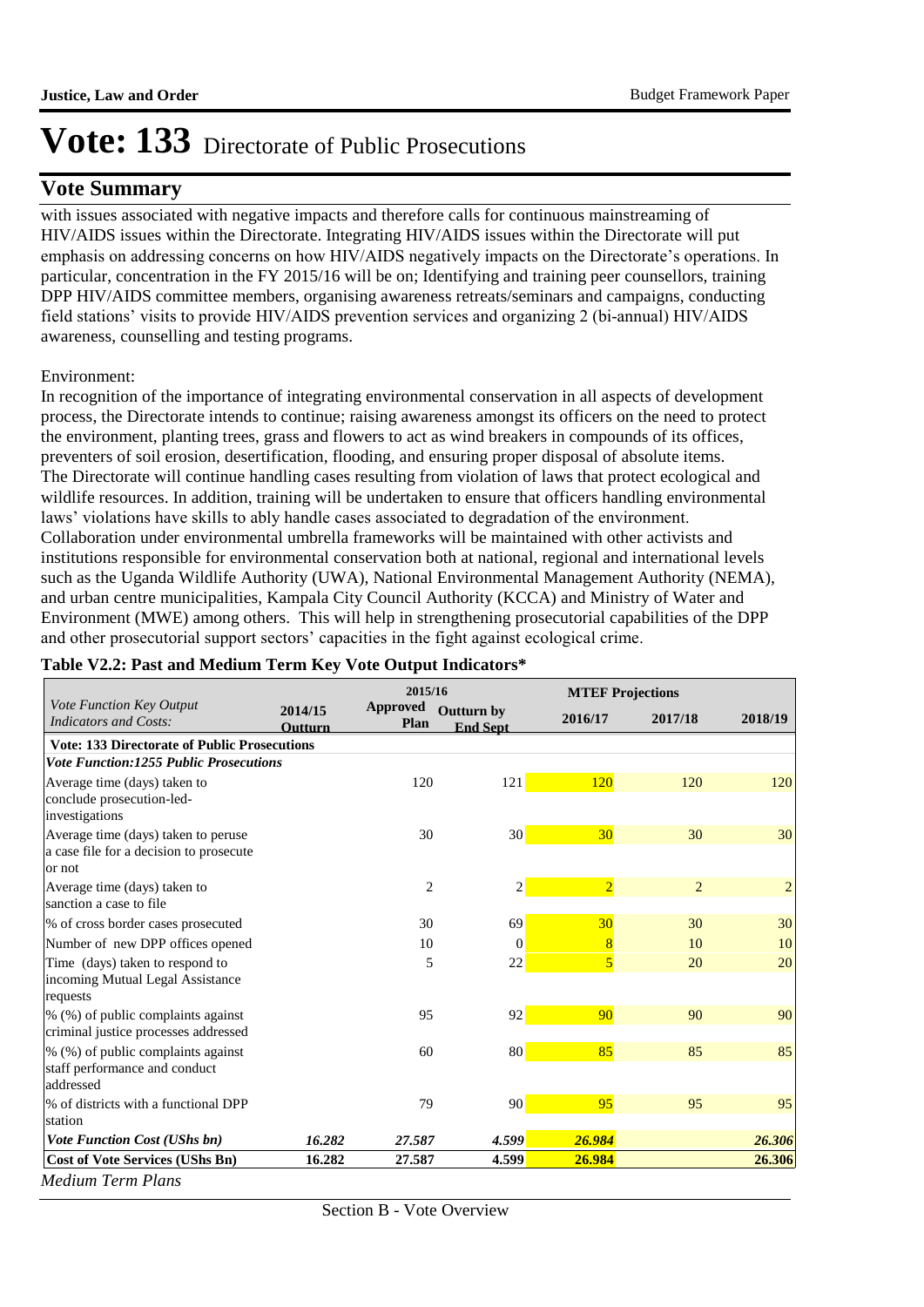### $V$ ote Summary

1. Expedite criminal case trials and reduce criminal case backlog.

2. Guide and work with criminal investigative agencies.

3. Ensure quality prosecution services.

4. Handle International Mutual Legal Assistance obligations and Extradition matters.

5. Provide free legal advice to the public.

6. Recruit, deploy and expand office coverage to all districts and counties with extra focus on conflict affected areas in order to improve access to justice for all.

7. Train staff for enhancement of service delivery.

8. Enhance criminal case data collection and analysis, maintenance and management.

9. Improve transport facilitation.

10. Ensure public sensitization on criminal justice.

11. Ensure high staff morale in execution of their duties.

#### **(ii) Efficiency of Vote Budget Allocations**

PLANS TO IMPROVE EFFICIENCY AND VALUE FOR MONEY

Computerization of prosecution case management.

Operationalizing regional offices.

Procurement of vehicles to facilitate movement of State attorneys to and from court and hard-to-reach areas.

Establishing new offices.

Construction of office premises.

Construction of residential premises in hard-to live areas.

Staff recruitment and development.

Negotiations for equitable staff remunerations.

Improving staff morale by creating clear career growth paths.

Ensuring zero tolerance to corruption and corrupt tendencies.

Ensuring quality prosecution services.

Establishing and operationalising Victims' Rights Desk.

Adherence to human rights principles.

Mainstreaming crosscutting issues of gender & equity, HIV/AIDS and environment.

Fast-tracking implementation of the new structure.

Operationalising specialist departments.

Maintaining collaboration with regional and international criminal investigating entities.

JUSTIFICATIONS OF THE ALLOCATIONS TO SERVICE DELIVERY AND KEY SECTOR OUTPUTS Computerization for easy case information/records retrieval and management.

Recruitment of State Attorneys, establishment and operationalization of new offices to improve access to prosecution services and reduce incidence of backlog.

Procurement of transport facilities for upcountry stations to reduce risks associated with sharing public transport with suspects while on transit to and from court and or in possession of prosecution case files and related documents.

Negotiations for equitable staff remunerations to attract and retain experienced staff, and improve their morale.

Staff development to equip officers with skills to cope with new crime trends.

Mainstreaming crosscutting issues of gender & equity, HIV/AIDS to avoid discrimination while handling prosecution matters.

Promoting an environment that stimulates a friendly climate conducive for mainstreaming crosscutting matters

Ensuring quality prosecution services as a means to save government from losing vital resources in form of compensation as a result of suits lost.

Establishing and operationalising Complaints and Victims' Rights Desk to improve complaints and victims' handling mechanisms.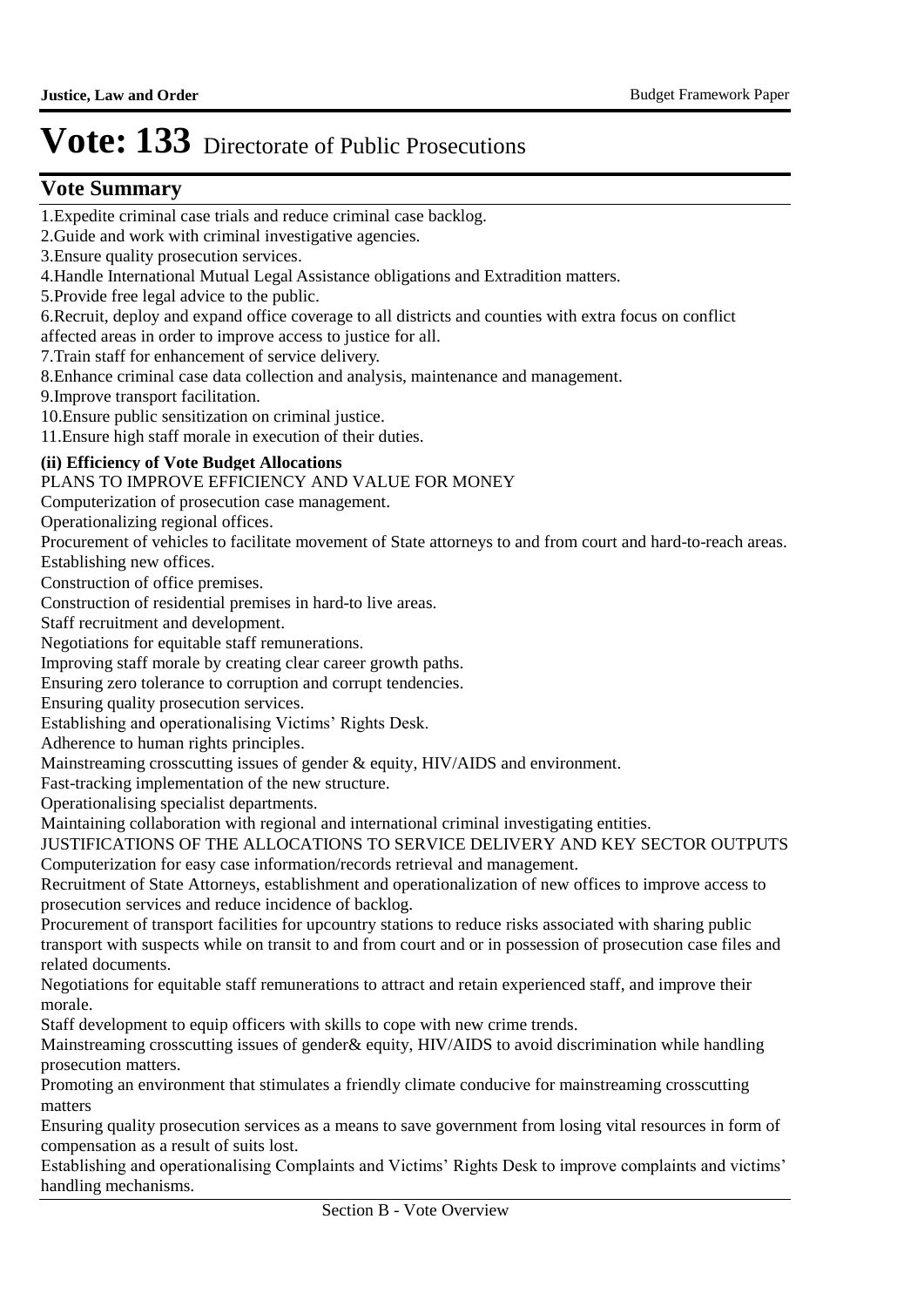### **Vote Summary**

Adherence to human rights principles.

Fast-trucking implementation of the new structure to fill established posts and address prosecution man power gaps.

Operationalising specialist departments to ably handle complex cases.

Maintaining collaboration with regional and international criminal investigating entities to enable easy handling of criminal cases committed across countries and maintain good working relationship with partner states.

#### **Table V2.3: Allocations to Key Sector and Service Delivery Outputs over the Medium Term**

|                                 | $(i)$ Allocation (Shs Bn) |                                 |      | $(ii)$ % Vote Budget |          |                   |                                 |         |
|---------------------------------|---------------------------|---------------------------------|------|----------------------|----------|-------------------|---------------------------------|---------|
| <b>Billion Uganda Shillings</b> |                           | 2015/16 2016/17 2017/18 2018/19 |      |                      |          |                   | 2015/16 2016/17 2017/18 2018/19 |         |
| <b>Key Sector</b>               | 12.3                      | 12.0                            | 12.5 |                      |          | $44.4\%$ $44.3\%$ | 65.8%                           | $0.0\%$ |
| Service Delivery                | 12.3                      | 12.0                            | 12.5 |                      | $44.4\%$ | $44.3\%$          | 65.8%                           | $0.0\%$ |

Exchange rates & inflationary pressures stay stable for prosecution of cases.

Prosecutors have modern skills to cope with new crime trends.

There's improved Prosecutor case-load ratio.

Financial, logistical resources, technical expertise and information are available to undertake Prosecutionled-investigations activities.

Clear complaint/victims handling mechanisms are in place and public is aware of where to lodge their complaints.

Funds are available & Staff are willing to train in specialised skills & cross-cutting issues.

Witnesses are willing to testify in court.

Office tools and equipment are up and running.

There is no political interference in prosecution matters.

Funds are available to run the operations of the Directorate.

Existence of cooperation between member states.

All states are signatories to the major treaties.

Security is guaranteed to DPP officers.

#### **Table V2.4: Key Unit Costs of Services Provided and Services Funded (Shs '000)**

| <b>Unit Cost</b><br><b>Description</b>                                              | Actual<br>2014/15 | <b>Planned</b><br>2015/16 | Actual<br>by Sept | <b>Proposed</b><br>2016/17 | <b>Costing Assumptions and Reasons for</b><br>any Changes and Variations from Plan                                                                                                                                              |
|-------------------------------------------------------------------------------------|-------------------|---------------------------|-------------------|----------------------------|---------------------------------------------------------------------------------------------------------------------------------------------------------------------------------------------------------------------------------|
|                                                                                     |                   |                           |                   |                            |                                                                                                                                                                                                                                 |
| Vote Function: 1255 Public Prosecutions<br>Trans-national criminal<br>cases handled | 3,000             | 2,250                     |                   |                            | Exchange rates & inflationary pressures<br>stay stable for prosecuting transnational<br>cases & extraditions. Prosecutors skills<br>can cope with new crime trends,<br>improved Prosecutor case-load<br>ratio.Budget constraint |
| Staff trained in<br>specialised skills &<br>cross-cutting issues                    | 1,500             | 1,667                     |                   |                            | Funds are available $&$ Staff are willing to<br>train in specialised skills & cross-cutting<br>issues. Budget constraint                                                                                                        |
| Routine & adhoc field<br>offices inspections<br>carried out                         | 36,000            | 36,000                    |                   |                            | Financial, logistical resources, technical<br>expertise & information are available to<br>carry out field offices inspections. No<br>variation because of budget constraint                                                     |
| Research assignments<br>undertaken                                                  | 20,000            | 25,000                    |                   |                            | Fnancial, logical, technical<br>expertise, reference materials and<br>information resource centers are available<br>to undertake required research. Budget<br>constraint                                                        |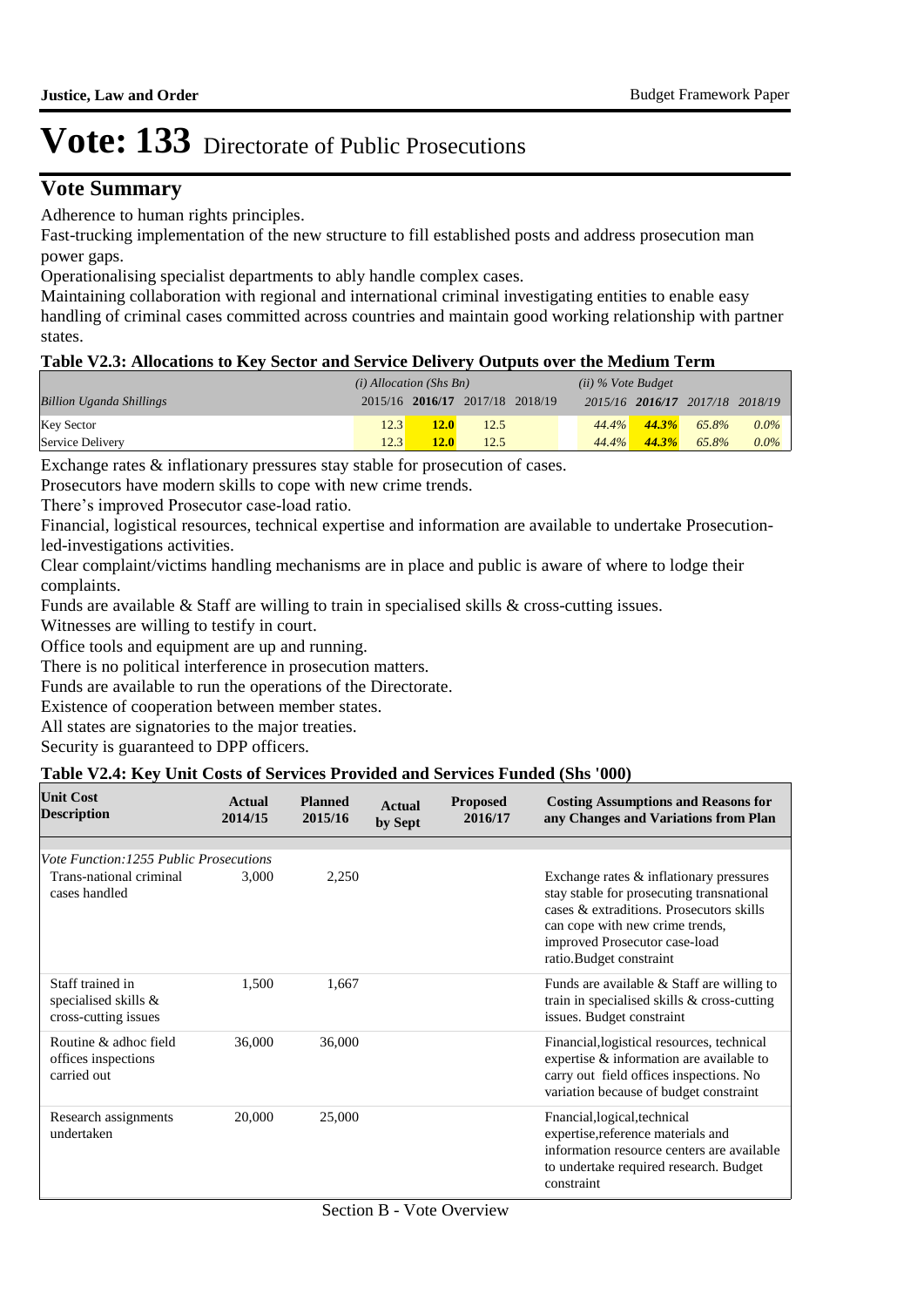# **Vote Summary**

| <b>Unit Cost</b><br><b>Description</b>                                                                  | <b>Actual</b><br>2014/15 | <b>Planned</b><br>2015/16 | <b>Actual</b><br>by Sept | <b>Proposed</b><br>2016/17 | <b>Costing Assumptions and Reasons for</b><br>any Changes and Variations from Plan                                                                                                                                                                                    |
|---------------------------------------------------------------------------------------------------------|--------------------------|---------------------------|--------------------------|----------------------------|-----------------------------------------------------------------------------------------------------------------------------------------------------------------------------------------------------------------------------------------------------------------------|
| <b>Public Complaints</b><br>handled                                                                     | 11                       | 8                         |                          |                            | Clear complaint handling mechanisms in<br>place, public is aware of where to lodge<br>complaints.                                                                                                                                                                     |
| Prosecution led<br>investigations                                                                       | 83                       | 75                        |                          |                            | Financial, logistical resources, technical<br>expertise & information are available to<br>undertake Prosecution led investigations<br>activities.                                                                                                                     |
| Policy, Planning,<br>Budgeting, Financial<br>and Procurement &<br>Disposal documents<br>Produced        | 4,000                    | 4,000                     |                          |                            | Financial, logistical resources, technical<br>expertise & information are available to<br>process Policy, Planning, Budgeting,<br>Financial and Procurement & Disposal<br>documents. Inflation                                                                        |
| Performance reports<br>(value for money)<br>produced                                                    | 6,667                    | 6,000                     |                          |                            | Financial & human resources are<br>available to assessperformance.No<br>variation                                                                                                                                                                                     |
| New field offices<br>opened and<br>operatioanalised                                                     | 23,333                   | 20,000                    |                          |                            | Financial & human resources are<br>available to open and operatioanalise.<br>Inflation affecting cost of inputs and<br>equipments                                                                                                                                     |
| mini registries<br>/Libraries in field<br>offices created and all<br>including one at HQs<br>maintained | 25,000                   | 25,000                    |                          |                            | Financial & human resources are<br>available to create & maintain mini<br>registries in field offices & at<br>HQs.Inflation affecting the cost of inputs                                                                                                              |
| Management and<br>professional support<br>provided to field offices                                     | 1,133                    | 708                       |                          |                            | Financial & human resources are<br>available provide to support field offices.                                                                                                                                                                                        |
| ICT equipment<br>provided and<br>maintained                                                             | 4,950                    | 6,600                     |                          |                            | Financial & human resources are<br>available to provide & maintain ICT<br>equipment.                                                                                                                                                                                  |
| Field Inspection<br>reports produced                                                                    | 35,000                   | 9,500                     |                          |                            | Financial & human resources are<br>available & inspectors have expertise to<br>perform inspectorate function. No<br>variation                                                                                                                                         |
| Extraditions<br>proceedings & mutual<br>legal assistance<br>requests handled                            | 34                       | 36                        |                          |                            | Exchange rates & inflationary pressures<br>stay stable for prosecuting transnational<br>cases & extraditions. Prosecutors skills<br>can cope with new crime trends,<br>improved Prosecutor case-load ratio.                                                           |
| Average cost of<br>prosecuting a Criminal<br>case                                                       | $\overline{0}$           | $\mathbf{0}$              |                          |                            | Exchange rates & inflationary pressures<br>stay stable for prosecuting transnational<br>cases & extraditions, and domestic cases<br>respectively. Prosecutors have modern<br>skills to cope with new crime trends,<br>there's improved Prosecutor case-load<br>ratio. |

#### **(iii) Vote Investment Plans**

The Directorate needs to rollout the Prosecution Case Management Information System (PROCAMIS) to all its stations across the country to enable easy retrieval of case information and support general case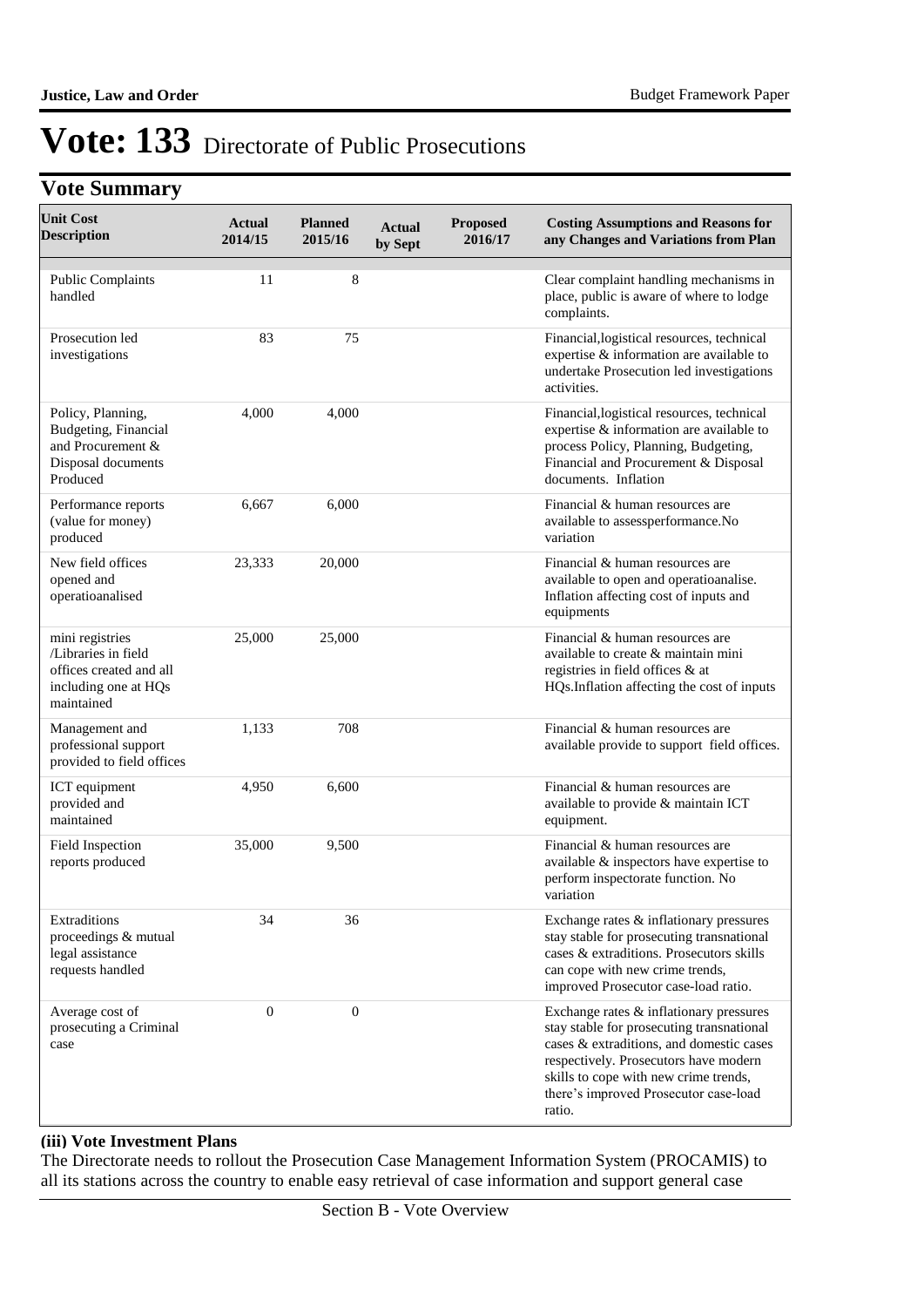### **Vote Summary**

management. Furtherance to that, it is important to facilitate the Directorate's officers to travel to and from court. This is to avoid the risk of sharing public means of transport with suspects and or their accomplices while in possession of case files and related documents while in transit to and from transacting prosecution business.

The Directorate invested and continues to invest in construction of office premises. This has partly saved government from rental expense burdens. However, these premises need to be properly maintained through renovations to avoid losing them.

#### **Table V2.5: Allocations to Capital Investment over the Medium Term**

|                                           | $(i)$ Allocation (Shs Bn) |             |                                 | $(ii)$ % Vote Budget |           |           |                                 |           |
|-------------------------------------------|---------------------------|-------------|---------------------------------|----------------------|-----------|-----------|---------------------------------|-----------|
| <b>Billion Uganda Shillings</b>           |                           |             | 2015/16 2016/17 2017/18 2018/19 |                      |           |           | 2015/16 2016/17 2017/18 2018/19 |           |
| Consumption Expendture (Outputs Provided) | 20.6                      | <b>20.0</b> | 16.9                            | 0.0                  | 74.7%     | 74.1%     | 89.0%                           | $0.0\%$   |
| Investment (Capital Purchases)            | 7.0                       | 7.0         | 2.1                             |                      | 25.3%     | $25.9\%$  | $11.0\%$                        | $0.0\%$   |
| <b>Grand Total</b>                        | 27.6                      | 27.0        | 19.0                            | 0.0                  | $100.0\%$ | $100.0\%$ | $100.0\%$                       | $100.0\%$ |

Business Application (PROCAMIS) re-engineered

13 printers, 13 photocopiers and 30 work stations procured.

Network OS, Security, and Office Applications and Operating Systems Software acquired for all Offices LAN Established in Regional and District Offices

WAN established in Regional and District Offices

6 pick-ups, 2 station wagons, 1 Lorry, 1 Coaster and 1 salon car procured.

5 office buildings of Nebbi, Mukono, Rukungiri, Kitgum and Bushenyi stations renovated.

5 office buildings of Paidha, Moyo, Luwero, Nakawa and Mubende gets minor renovations.

5 Guard houses and outside toilets constructed in Jinja, Masindi, Adjuman, Isingiro and Ntungamo.

#### **Approved Budget, Planned Outputs (Quantity and Location) Actual Expenditure and Outputs by September (Quantity and Location) Proposed Budget, Planned Outputs (Quantity and Location) Project, Programme Vote Function Output** *UShs Thousand* **2015/16 2016/17 Project 0364 Assistance to Prosecution** 3 office buildings of Soroti, Kabale and Masindi stations renovated. 4 office buildings gets minor renovations. Activity scheduled for Q2&Q3. **Buildings and Administrative Infrastructure** 5 office buildings of Nebbi, Mukono, Rukungiri, Kitgum and Bushenyi stations renovated. 5 office buildings of Paidha, Moyo, Luwero, Nakawa and Mubende gets minor renovations. 5 Guard houses and outside toilets constructed in Jinja, Masindi, Adjuman, Isingiro and Tungamo. **125572** *GoU Development External Financing* **Total** *520,000 0* **520,000** *0 0 0 1,150,351 0* **1,150,351 Purchase of Motor** 3 pick-ups, 4 station wagons, 1 Nil mini-bus, 3 salon cars and 2 motor cycles procured. **Vehicles and Other Transport Equipment** 6 pick-ups, 2 station wagons, 1Lorry, 1 Coaster and 1 salon car procured. **125575** *GoU Development External Financing* **Total** *1,539,900 0* **1,539,900** *52,374 0 52,374 1,870,000 0* **1,870,000 Purchase of Office** PROCAMIS and its rollout. Nil 13 laptops, for regional offices, **and ICT Equipment,**  Business Application (PROCAMIS) re-engineered **125576**

#### **Table V2.6: Major Capital Investments**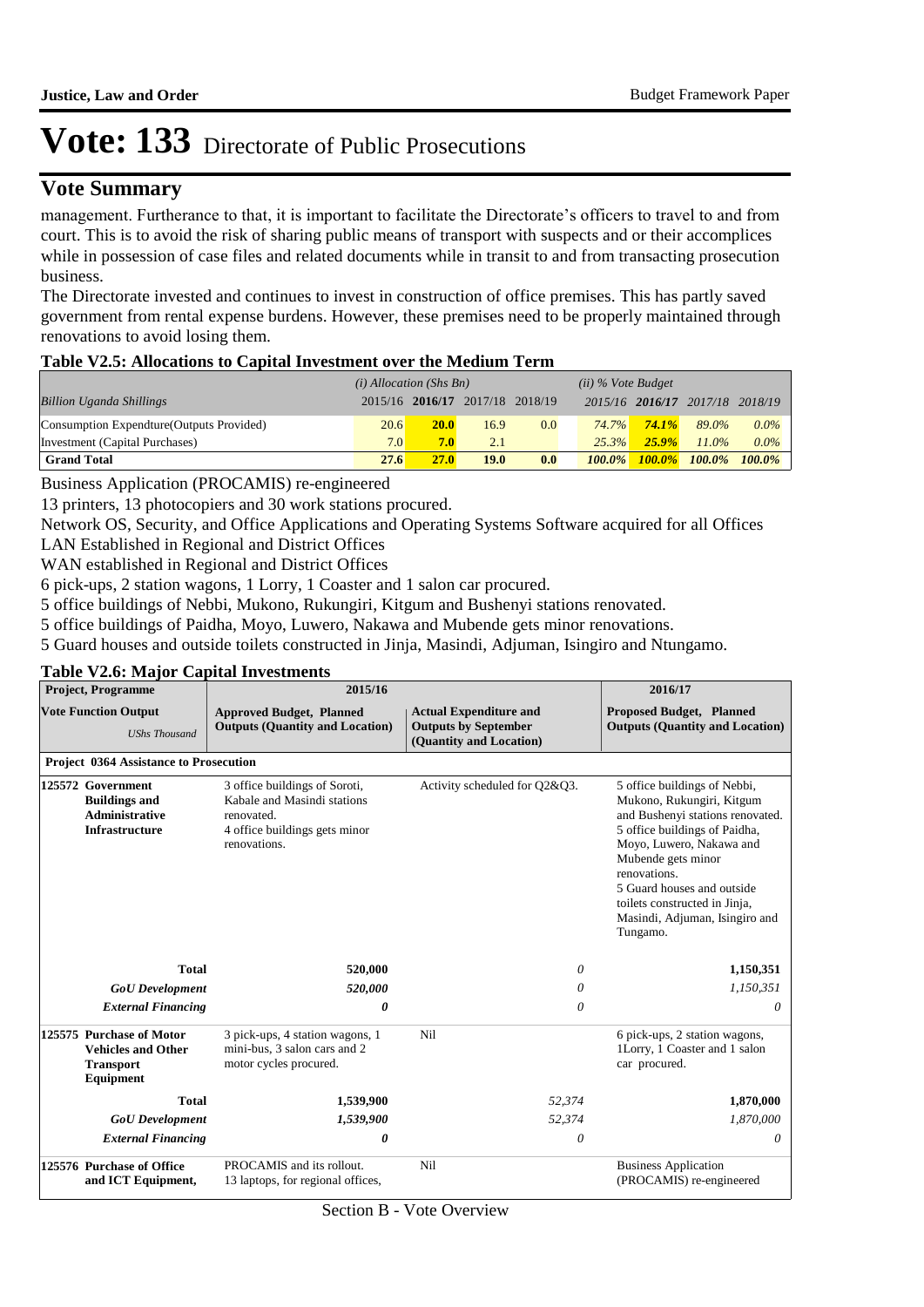| <b>Project, Programme</b>                                                               | 2015/16                                                                                                                                                                                |                                                                                                                          | 2016/17                                                                                                                                                                                                                                                                                        |
|-----------------------------------------------------------------------------------------|----------------------------------------------------------------------------------------------------------------------------------------------------------------------------------------|--------------------------------------------------------------------------------------------------------------------------|------------------------------------------------------------------------------------------------------------------------------------------------------------------------------------------------------------------------------------------------------------------------------------------------|
| <b>Vote Function Output</b><br><b>UShs Thousand</b>                                     | <b>Approved Budget, Planned</b><br><b>Outputs (Quantity and Location)</b>                                                                                                              | <b>Actual Expenditure and</b><br><b>Outputs by September</b><br>(Quantity and Location)                                  | <b>Proposed Budget, Planned</b><br><b>Outputs (Quantity and Location)</b>                                                                                                                                                                                                                      |
| including Software                                                                      | 25 work stations, 15 ipads fo<br>Top management 10 phocopiers<br>and short consultancy                                                                                                 |                                                                                                                          | 13 printers, 13 photocopiers and<br>30 work stations procured.<br>Network OS, Security, and<br>Office Applications and<br>Operating Systems Software<br>acquired for all Offices<br>LAN Established in Regional<br>and District Offices<br>WAN established in Regional<br>and District Offices |
| <b>Total</b>                                                                            | 5,165,316                                                                                                                                                                              | 35,104                                                                                                                   | 2,695,000                                                                                                                                                                                                                                                                                      |
| <b>GoU</b> Development                                                                  | 5,165,316                                                                                                                                                                              | 35,104                                                                                                                   | 2,695,000                                                                                                                                                                                                                                                                                      |
| <b>External Financing</b>                                                               | $\theta$                                                                                                                                                                               | 0                                                                                                                        | 0                                                                                                                                                                                                                                                                                              |
| 125578 Purchase of Office<br>and Residential<br><b>Furniture and</b><br><b>Fittings</b> | 10 new stations furnished and<br>working furniture for 140 States<br>Attorneys procured.<br>Furniture for 13 regional offices<br>Bookshelves for the<br>Documentation Centre procured. | Furniture for 96 State Attorneys<br>procured.<br>Furniture for 26 regional<br>officers (9 regional offices)<br>procured. | Furniture and fittings for 15<br>field offices, 100 units of<br>furniture and fittings for field<br>offices and 5 furniture and<br>fittings for headquarters<br>procured.                                                                                                                      |
| <b>Total</b>                                                                            | 705,035                                                                                                                                                                                | 0                                                                                                                        | 900,000                                                                                                                                                                                                                                                                                        |
| <b>GoU</b> Development                                                                  | 705,035                                                                                                                                                                                | 0                                                                                                                        | 900,000                                                                                                                                                                                                                                                                                        |
| <b>External Financing</b>                                                               | 0                                                                                                                                                                                      | 0                                                                                                                        | 0                                                                                                                                                                                                                                                                                              |

#### **(iv) Vote Actions to improve Priority Sector Outomes**

#### PERFORMANCE ISSUES

Inadequate country wide coverage of DPP services Inadequate staffing, staff training and development Inadequate financial and logistical support

#### POLICY ACTIONS

Establishment of offices in all districts and where possible at county level. Computerization of prosecution services Initiation of recruitment process for additional officers and their deployment to handle criminal cases in all courts of law except the court martial. Capacity building for officers in specialised skills. PROCESS ACTIONS Establish & operationalize 8 offices. Rollout implementation of PROCAMIS for easy retrieval and management of case data. Arrange training for officers in relevant courses.

Procure 7 vehicles to facilitate movement of officers to and from court.

#### **Table V2.7: Priority Vote Actions to Improve Sector Performance 2015/16 Planned Actions: 2015/16 Actions by Sept: 2016/17 Planned Actions: MT Strategy: Sector Outcome 1: Strenghtened legal and policy frameworks for JLOS operations and national development** Vote Function: 12 55 Public Prosecutions *VF Performance Issue: -Inadequate financial and logistical support* 3 Pickup vehicles, 4 station wagons, 1 mini-bus, 3 saloon Lobby for increase in the Directorate funding allotment Fill all vacant posts as per establishment, Lobby for Nil.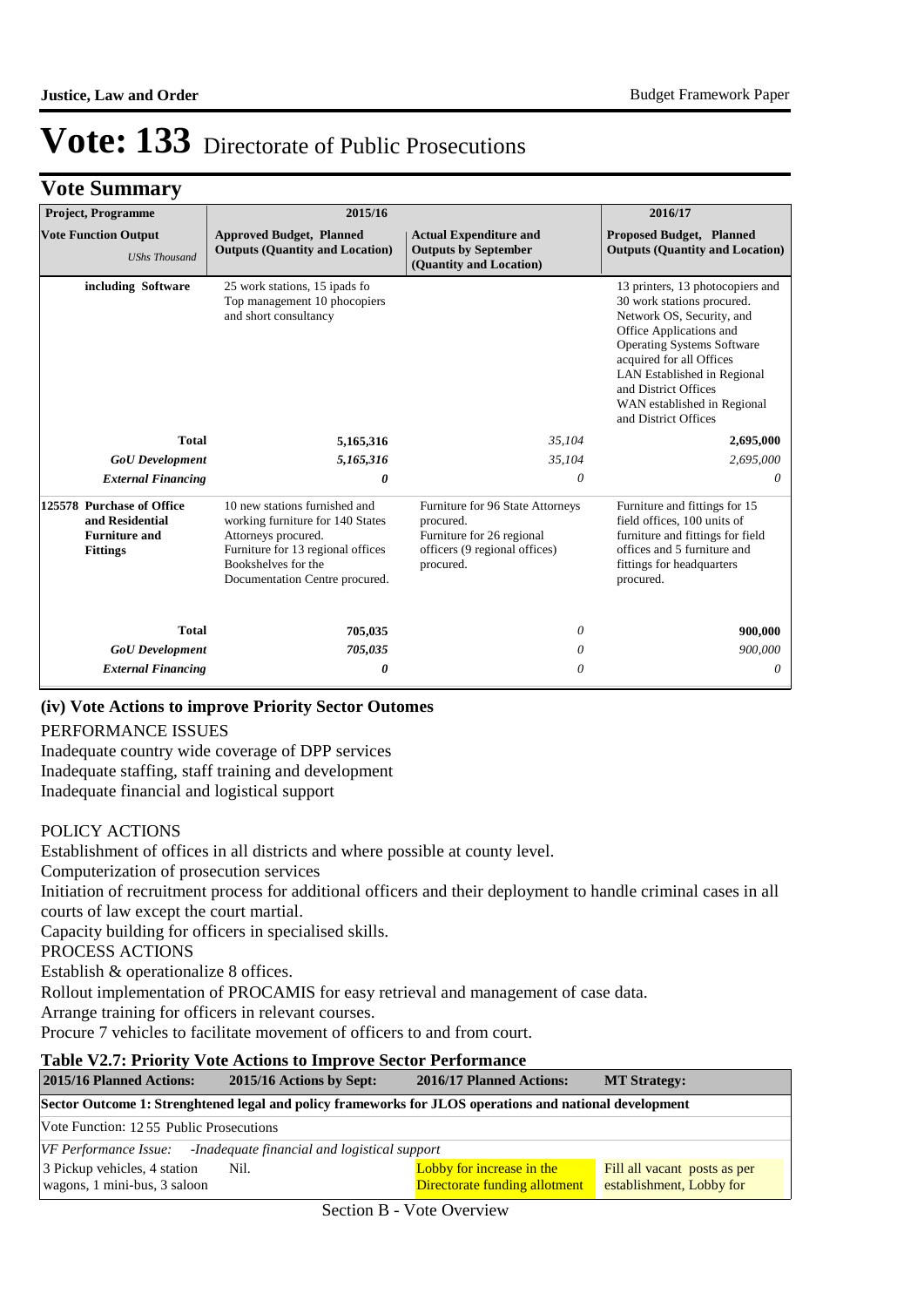# **Vote Summary**

| 2015/16 Planned Actions:                                                             | 2015/16 Actions by Sept:                                                                   | 2016/17 Planned Actions:                                                                                                                     | <b>MT Strategy:</b>                                                                                                                                                                                                                                                            |
|--------------------------------------------------------------------------------------|--------------------------------------------------------------------------------------------|----------------------------------------------------------------------------------------------------------------------------------------------|--------------------------------------------------------------------------------------------------------------------------------------------------------------------------------------------------------------------------------------------------------------------------------|
| cars & 2 Motorcycles<br>procured.                                                    |                                                                                            | for improved logistics.<br>Procure 11 vehicles.                                                                                              | increased funding, Develop<br>viable project proposals,<br>facilitate the development of<br>an enabling law, Provide<br>transport facilities & travel<br>expenses                                                                                                              |
|                                                                                      | Sector Outcome 2: Access to JLOS services particularly for the vulnerable persons enhanced |                                                                                                                                              |                                                                                                                                                                                                                                                                                |
| Vote Function: 1255 Public Prosecutions                                              |                                                                                            |                                                                                                                                              |                                                                                                                                                                                                                                                                                |
| VF Performance Issue:                                                                | -Inadequate staffing, staff training and development                                       |                                                                                                                                              |                                                                                                                                                                                                                                                                                |
| 40 SAs, 30 Secretaries, 7<br>Drivers & 1Data Entry<br>Clerk's recruitment initiated. | Nil.                                                                                       | Initiate recruitment process for<br>additional officers and deploy<br>them.<br>Arrange training for officers in<br>relevant courses.         | Train 592 staff in relevant<br>management skills.(such as<br>new performance appraisal,<br>records mgt), Induct all new<br>staff; conduct a training needs<br>assessment, develop &<br>implement a capacity building<br>programme; Attach staff to<br>different MDA's          |
| VF Performance Issue:                                                                | -Inadquate country wide coverage of DPP services                                           |                                                                                                                                              |                                                                                                                                                                                                                                                                                |
| Open & operationalise10 new<br>field offices                                         | Nil                                                                                        | Establish & operationalize 8<br>offices.<br>Overhaul the implementation<br>of PROCAMIS for easy<br>retrieval and management of<br>case data. | Solicit for increment in<br>development funding to<br>enable the Directorate<br>construct at least 8 DPP<br>offices per year in districts;<br>Recruit and deploy 106 new<br>staff to fill the establishment<br>(664), puchase file & storage<br>server for information systems |

# *V3 Proposed Budget Allocations for 2016/17 and the Medium Term*

*This section sets out the proposed vote budget allocations for 2016/17 and the medium term, including major areas of expenditures and any notable changes in allocations.* 

| Table V3.1: Past Outturns and Medium Term Projections by Vote Function* |                           |                        |                             |                                |         |         |
|-------------------------------------------------------------------------|---------------------------|------------------------|-----------------------------|--------------------------------|---------|---------|
|                                                                         |                           | 2015/16                |                             | <b>MTEF Budget Projections</b> |         |         |
|                                                                         | 2014/15<br><b>Outturn</b> | Appr.<br><b>Budget</b> | Spent by<br><b>End Sept</b> | 2016/17                        | 2017/18 | 2018/19 |
| <b>Vote: 133 Directorate of Public Prosecutions</b>                     |                           |                        |                             |                                |         |         |
| 1255 Public Prosecutions                                                | 16.282                    | 27.587                 | 4.599                       | 26.984                         | 22.979  | 26.306  |
| <b>Total for Vote:</b>                                                  | 16.282                    | 27.587                 | 4.599                       | 26.984                         | 22.979  | 26.306  |

#### **(i) The Total Budget over the Medium Term**

For the fiscal years 2016/17, 2017/18 and 2018/19, the total resource allocations to the Directorate over the medium term are as follows; UG Shs26.98bn, UG Shs. 22.98bn (excl. development budget) and Shs. 26.31bn (excl. development budget) respectively.

The earmarked resources will be devoted to the following areas among others:

Prosecution-led-investigations particularly in; High profile Corruption and other serious crimes,

international crimes and reduction of case backlog,

Operationalization of regional offices in High court circuit areas,

Preparation of cases and pre-trial interviews of state witnesses,

Rent for office premises at Headquarters, regional offices, districts and counties,

Payment of salaries for all DPP staff,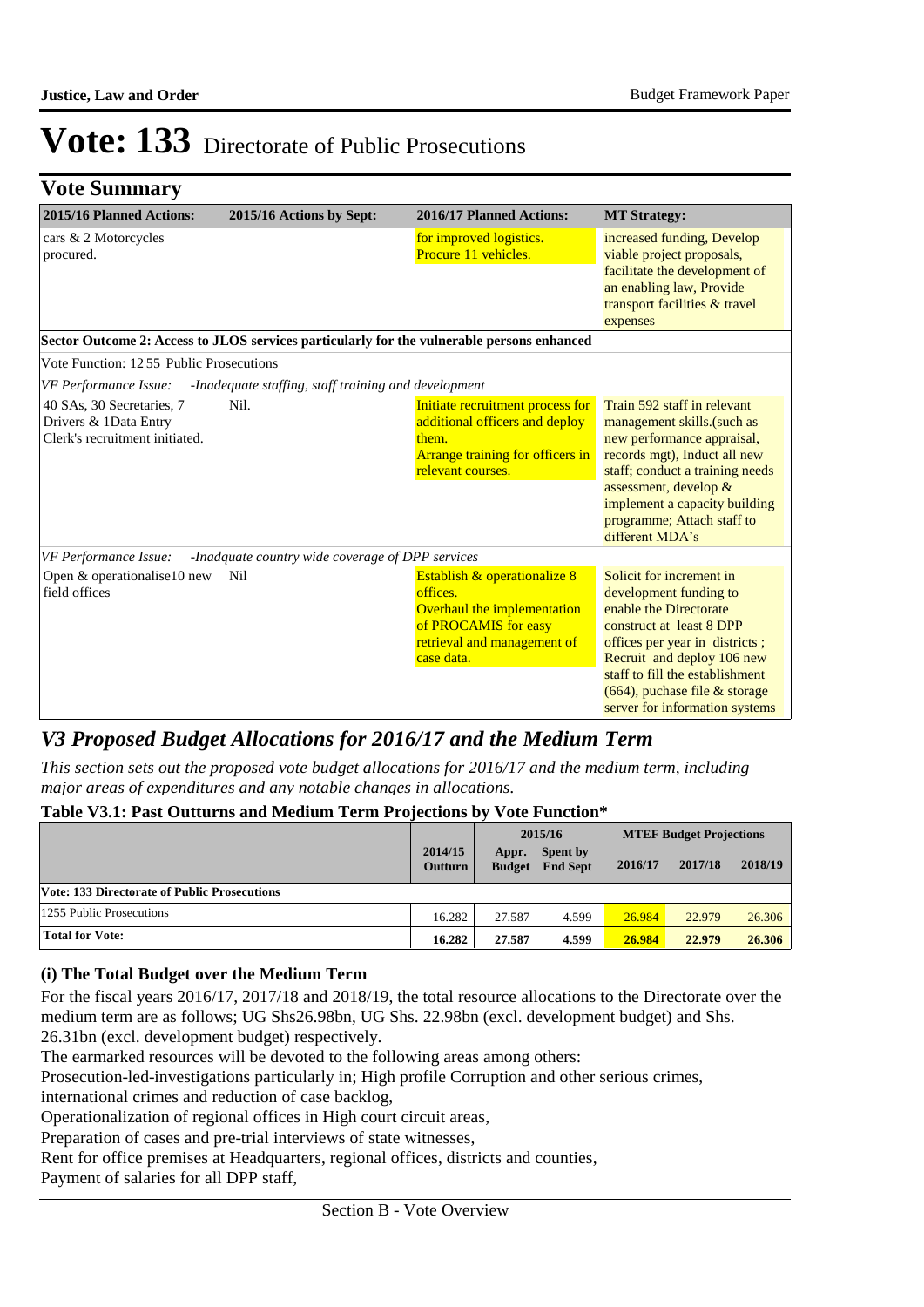### **Vote Summary**

Fuel, service and maintenance of vehicles for inland travel to courts and court circuits,

Purchase of ICT equipment, furniture, transport equipment, photocopiers, scanners and Legal Reference Material,

Training of prosecutors in specialized skills and in new crime areas,

Training of officers in managerial skills,

Opening and operationalizing new offices in districts and counties,

Handling International and transnational criminal cases, extradition cases and Legal Mutual Assistance requests,

Recruitment, induction and deployment of prosecutors and support staff,

Payment of Utilities (water, electricity, telecommunications and internet) costs,

Strengthening planning, monitoring and evaluation functions,

Public awareness and relations activities.

Operationalizing Complaints and Victims' Rights Desk.

#### **(ii) The major expenditure allocations in the Vote for 2016/17**

The Directorate's (Vote 133) T FY 2016/17 major expenditure areas encompass;

Prosecution-led-investigations particularly in; High profile Corruption cases' investigation & prosecution, Inquiries into the mismanagement of funds in the Office of the Prime Minister, Ministry of Public Service's diversion and misuse of pension funds, War Crime cases, theft of drugs cases in the Ministry of Health, and Ministry of Education inquiries into misuse of funds and other serious crimes, election related offences,

Preparation of cases and pre-trial interviews of state witnesses,

Rent for office premises at Headquarters, districts and counties,

Fuel, service and maintenance of vehicles for inland travel to courts and court circuits

Purchase of blade servers, ICT equipment, furniture, transport equipment, photocopiers, scanners, Legal Reference Material.

Training of prosecutors in specialized skills and in new crime areas,

Opening and operationalising new offices in districts and counties,

Handling International and transnational criminal cases, extradition cases and Legal Mutual Assistance requests,

Recruitment, induction and deployment of prosecutors and support staff,

Payment of Utilities (water, electricity, telecommunications and internet) costs,

Renovation of office buildings,

Strengthening the planning, monitoring and evaluation functions,

Developing and review of internal policies,

Public awareness and relations,

Staff remunerations and motivation

### **(iii) The major planned changes in resource allocations within the Vote for 2016/17**

There are no major planned changes beacause the MTEF ceiling remained the same as the currect financial year.

#### **Table V3.2: Key Changes in Vote Resource Allocation**

| <b>Changes in Budget Allocations and Outputs from 2015/16 Planned Levels:</b><br>2016/17 |                             | 2017/18                       | 2018/19 | <b>Justification for proposed Changes in</b><br><b>Expenditure and Outputs</b> |
|------------------------------------------------------------------------------------------|-----------------------------|-------------------------------|---------|--------------------------------------------------------------------------------|
| <i>Vote Function:1201 Public Prosecutions</i>                                            |                             |                               |         |                                                                                |
| Output:<br>1255 01 Criminal Prosecutions                                                 |                             |                               |         |                                                                                |
| <b>UShs Bn:</b>                                                                          | $-1.056$ UShs Bn:           | $2.389$ UShs Bn:              |         | -5.037 New crime trends.                                                       |
| <b>Prosn-led investigations <math>\&amp;</math></b>                                      | Prosn-led investigations &  | Prosn-led investigations $\&$ |         | Complexity of crime                                                            |
| prosecution of white collar                                                              | prosecution of white collar | prosecution of white collar   |         | Need to travel to counterpart countries                                        |
| crime esp. corruption, war                                                               | crime esp. corruption, war  | crime esp. corruption, war    |         | to investigate and inform prosecution of                                       |
| crimes, terrorism, human                                                                 | crimes, terrorism, human    | crimes, terrorism, human      |         | offences commited across countries.                                            |
|                                                                                          |                             |                               |         |                                                                                |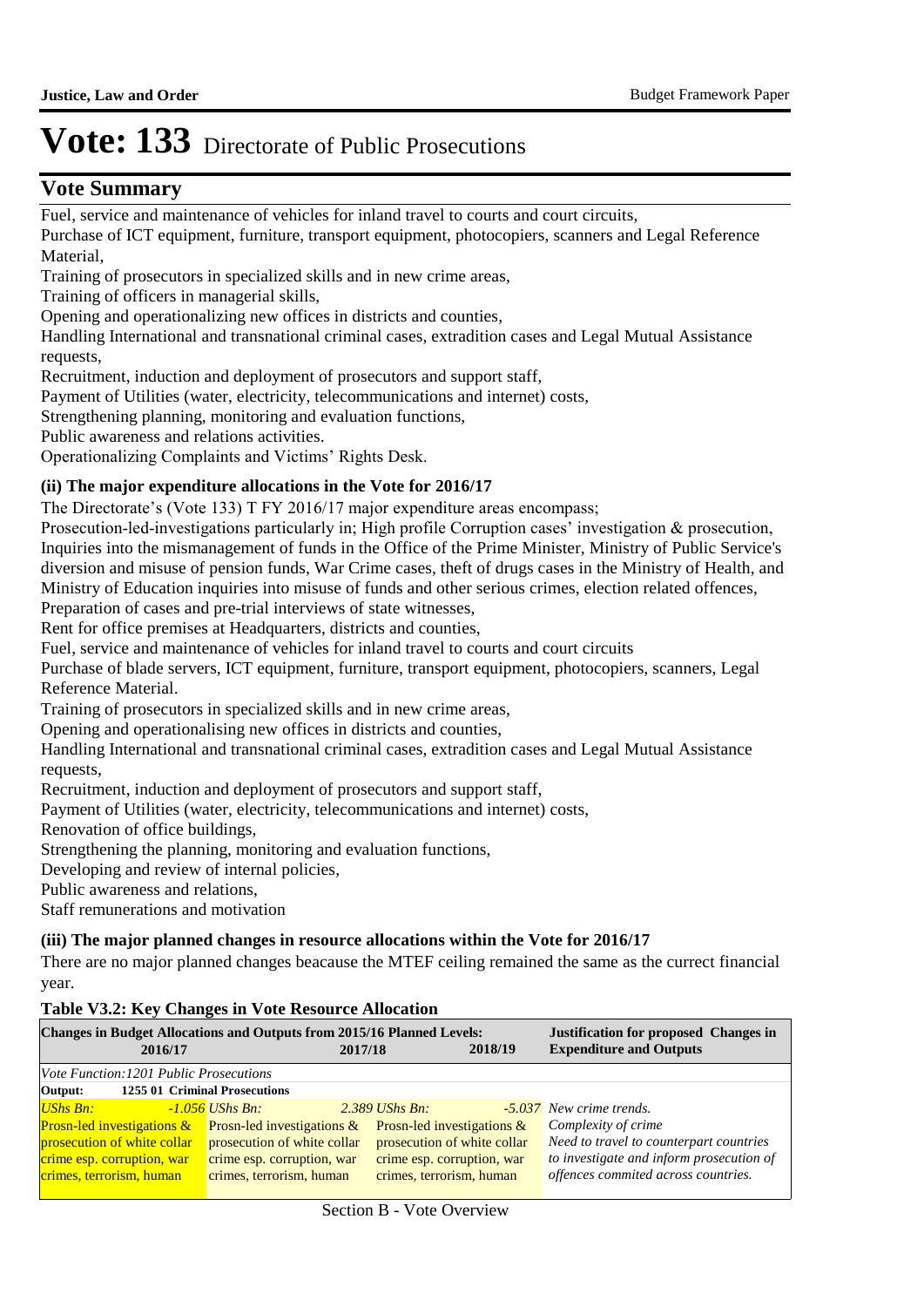### **Vote Summary**

| 2016/17                                                                                                                                                                                                                                                                                      | <b>Changes in Budget Allocations and Outputs from 2015/16 Planned Levels:</b><br>2017/18                                                                                                                                                                                                            | 2018/19                                                                                                                                                                                                                                                                                              | <b>Justification for proposed Changes in</b><br><b>Expenditure and Outputs</b>                                                                                                       |  |  |
|----------------------------------------------------------------------------------------------------------------------------------------------------------------------------------------------------------------------------------------------------------------------------------------------|-----------------------------------------------------------------------------------------------------------------------------------------------------------------------------------------------------------------------------------------------------------------------------------------------------|------------------------------------------------------------------------------------------------------------------------------------------------------------------------------------------------------------------------------------------------------------------------------------------------------|--------------------------------------------------------------------------------------------------------------------------------------------------------------------------------------|--|--|
| <b>&amp;drug trafficking &amp; money</b><br>laundering cases, election<br>offences, Drug theft, new<br>crime areas. Sufficiently<br>interview & prepare<br>witnesses.                                                                                                                        | & drug trafficking & money<br>laundering cases, election<br>offences, Drug theft, new<br>crime areas. Sufficiently<br>interview & prepare<br>witnesses.                                                                                                                                             | & drug trafficking & money<br>laundering cases, election<br>offences, Drug theft, new<br>crime areas. Sufficiently<br>interview & prepare<br>witnesses.                                                                                                                                              |                                                                                                                                                                                      |  |  |
| Output:                                                                                                                                                                                                                                                                                      | 1255 03 International Affairs & Field Operations                                                                                                                                                                                                                                                    |                                                                                                                                                                                                                                                                                                      |                                                                                                                                                                                      |  |  |
| $UShs$ $Bn:$<br>Prosn-led investigations &<br>prosecution of white collar<br>crime esp. corruption, war<br>crimes, terrorism, human<br>&drug trafficking& money<br>laundering cases, election<br>offences, Drug theft, new<br>crime areas. Sufficiently<br>interview & prepare<br>witnesses. | $0.800$ UShs Bn:<br>Prosn-led investigations $\&$<br>prosecution of white collar<br>crime esp. corruption, war<br>crimes, terrorism, human<br>&drug trafficking& money<br>laundering cases, election<br>offences, Drug theft, new<br>crime areas. Sufficiently<br>interview & prepare<br>witnesses. | $-2.952$ UShs Bn:<br>Prosn-led investigations $\&$<br>prosecution of white collar<br>crime esp. corruption, war<br>crimes, terrorism, human<br>&drug trafficking& money<br>laundering cases, election<br>offences, Drug theft, new<br>crime areas. Sufficiently<br>interview & prepare<br>witnesses. | <b>-6.152</b> New crime trends.<br>Complexity of crime<br>Need to travel to counterpart countries<br>to investigate and inform prosecution of<br>offences commited across countries. |  |  |
| 1255 72 Government Buildings and Administrative Infrastructure<br>Output:                                                                                                                                                                                                                    |                                                                                                                                                                                                                                                                                                     |                                                                                                                                                                                                                                                                                                      |                                                                                                                                                                                      |  |  |
| <b>UShs Bn:</b>                                                                                                                                                                                                                                                                              | $0.630$ UShs Bn:                                                                                                                                                                                                                                                                                    | $-0.520$ UShs Bn:<br>$-0.520$                                                                                                                                                                                                                                                                        |                                                                                                                                                                                      |  |  |
| 1255 75 Purchase of Motor Vehicles and Other Transport Equipment<br>Output:                                                                                                                                                                                                                  |                                                                                                                                                                                                                                                                                                     |                                                                                                                                                                                                                                                                                                      |                                                                                                                                                                                      |  |  |
| <b>UShs Bn:</b>                                                                                                                                                                                                                                                                              | $0.565$ UShs Bn:                                                                                                                                                                                                                                                                                    | $-0.405$ UShs Bn:<br>$-1.305$                                                                                                                                                                                                                                                                        |                                                                                                                                                                                      |  |  |
| Output:<br>1255 76 Purchase of Office and ICT Equipment, including Software                                                                                                                                                                                                                  |                                                                                                                                                                                                                                                                                                     |                                                                                                                                                                                                                                                                                                      |                                                                                                                                                                                      |  |  |
| <b>UShs Bn:</b>                                                                                                                                                                                                                                                                              | $-1.750$ UShs Bn:                                                                                                                                                                                                                                                                                   | $-3.245$ UShs Bn:<br>$-4.445$                                                                                                                                                                                                                                                                        |                                                                                                                                                                                      |  |  |

# *V4: Vote Challenges for 2016/17 and the Medium Term*

*This section sets out the major challenges the vote faces in 2016/17 and the medium term which the vote has been unable to address in its spending plans.*

Underfunded priorities

1. Non-equitable Staff remunerations. Comparing the salary structure of the Directorate of Public Prosecutions (DPP) with that of various institutions such as the Inspectorate of Government, Uganda Law Reform Commission and Uganda Registration Service Bureau, the Directorate staff earn much less compared to the effort and workload the same institutions put in. For instance, the IGG earns UGShs. 17,875,000 per month, and the Registrar General –URSB earns UG Shs. 38,466,000 per month while the DPP earns UG Shs.9,026,743 per month. This clearly exhibits disparities in remuneration for the workload involved and effort put in by respective officers in the aforementioned institutions.

2. Criminal Prosecutions

a. Conducting witness pre-trial interviews. This envisages taking witnesses through court procedures and their obligations during trial. On average, five witnesses are required for each case, and these need facilitation in form of transport, feeding and per diem, where deemed necessary. Where this approach has been applied, successful prosecution has always been attained thus saving government from losing vital resources in compensation for suits which would otherwise have been lost. This requires a total of Ushs.0.70 bn.

b. Prosecution of serious criminal offences that include cases of Corruption in public offices, drug and human trafficking, cybercrimes, war crimes, terrorism, money laundering, environment crimes and crimes against humanity, among others, remains financially constrained. This is as a result of upward trend in occurrence, prevalence and complexity of such crimes. This requires a funding of UG Shs. 2.5 bn.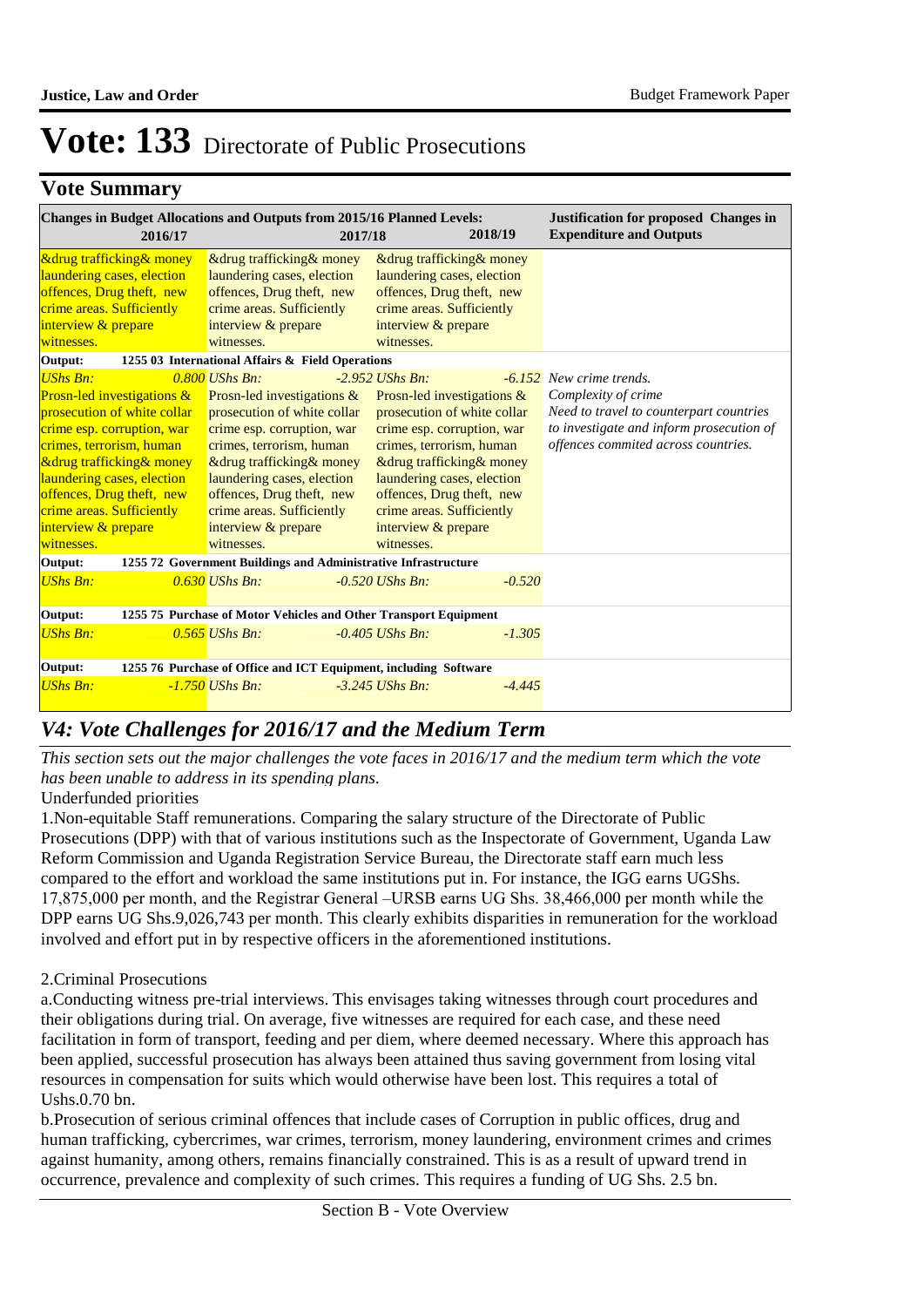### **Vote Summary**

Important to note is that the average cost of prosecuting such cases is Shs. 3,105,495. 3. Criminal Prosecutions Case Database and Prosecution Case Management Information System (PROCAMIS) hardware and software rollout. The Directorate is in the process of computerising its case data management system. For full operationalisation, this needs to be rolled out to all DPP stations across the country. The rollout exercise requires additional funding to cover software upgrades, disaster recovery and hardware (e.g. computer work stations, scanners and photocopiers) acquisition, and PROCAMIS annual license renewal. The required funding is UG Shs. 4.24 bn.

4. Establishing Local Area Networks (LAN) and Interconnections (Wide Area Network) in one hundred (111) offices. The Directorate believes that effective coordination and collaboration will present fertile ground for performance excellence in an institutional setting that expands nearly all districts in the country. To support these attributes therefore, the Directorate has planned to establish a unified communication system linking all offices and officers through desk phones, mobile phones, teleconferencing, and emails systems over a single platform. This strategy has immense advantage of drastically reducing communication costs and yet enhancing productivity. This endeavour requires a funding of Ushs.1.740 bn.

5. Need to specialize prosecution services. Following the emergence and occurrence of diverse forms of crime trends, the increasingly sophisticated techniques adopted by criminals and changing societal morals, there is need to continuously train prosecutors on specialized skills to empower them expertly handle all sorts of crime trials. In particular, the Directorate's focus is on developing expertise in handling; cybercrime, environmental crimes, drug and human trafficking crimes, money laundering crimes, including corruption, terrorism, war crimes and crimes against humanity among others. This needs to go hand-in-hand with training officers in management disciplines to improve administrative functions. This requirement needs funding of UG Shs. 1.030 bn.

6. Sexual and Gender Based Violence (SGBV) and Children related cases are some of the most prevalent cases in the world. The Directorate is committed to address such cases and has dedicated a department (the Sexual and Gender Based Violence (SGBV) and Children department) to lead and direct the expeditious and efficient investigations, prosecution and handling of domestic violence cases, SGBV cases, prevention of trafficking in persons cases and cases involving children. This department continues to face challenges including but not limited to understaffing, lack of adequate office equipment, lack of specialized training for officers and adequate funding to sufficiently facilitate its operations. This will require a funding of UG Shs. 0.820 bn.

7. Strengthening coordination, collaboration, supervision, communication and information technologies, and inspectorate and quality assurance functions is very vital for responding to the rapid increase in office country coverage and staff population. This is aimed at ensuring effective and efficient operations of criminal prosecution processes and the Directorate in general. These requirements are underfunded and therefore need additional funding of UG Shs. 0.880 bn.

8. Operationalizing Lands Department. The Directorate recognises that land related crimes are on the rise and will rise further with an increasing population, and therefore require special and immediate attention. Land fraud and other land related crimes are complex in nature because they involve complex transactions sometimes with collusion from public officials thereby posing a unique challenge. Aside from violence, people engage in all sorts of fraud and falsehoods to acquire, retain or possess land. The situation is compounded in scenarios of fraudulent successions, subdivisions and transfers creating third party rights all of which have to be addressed. These have negative resultant effects of; loss of lives, property, livelihood, homelessness, destitution, and injuries to both life and property, among others.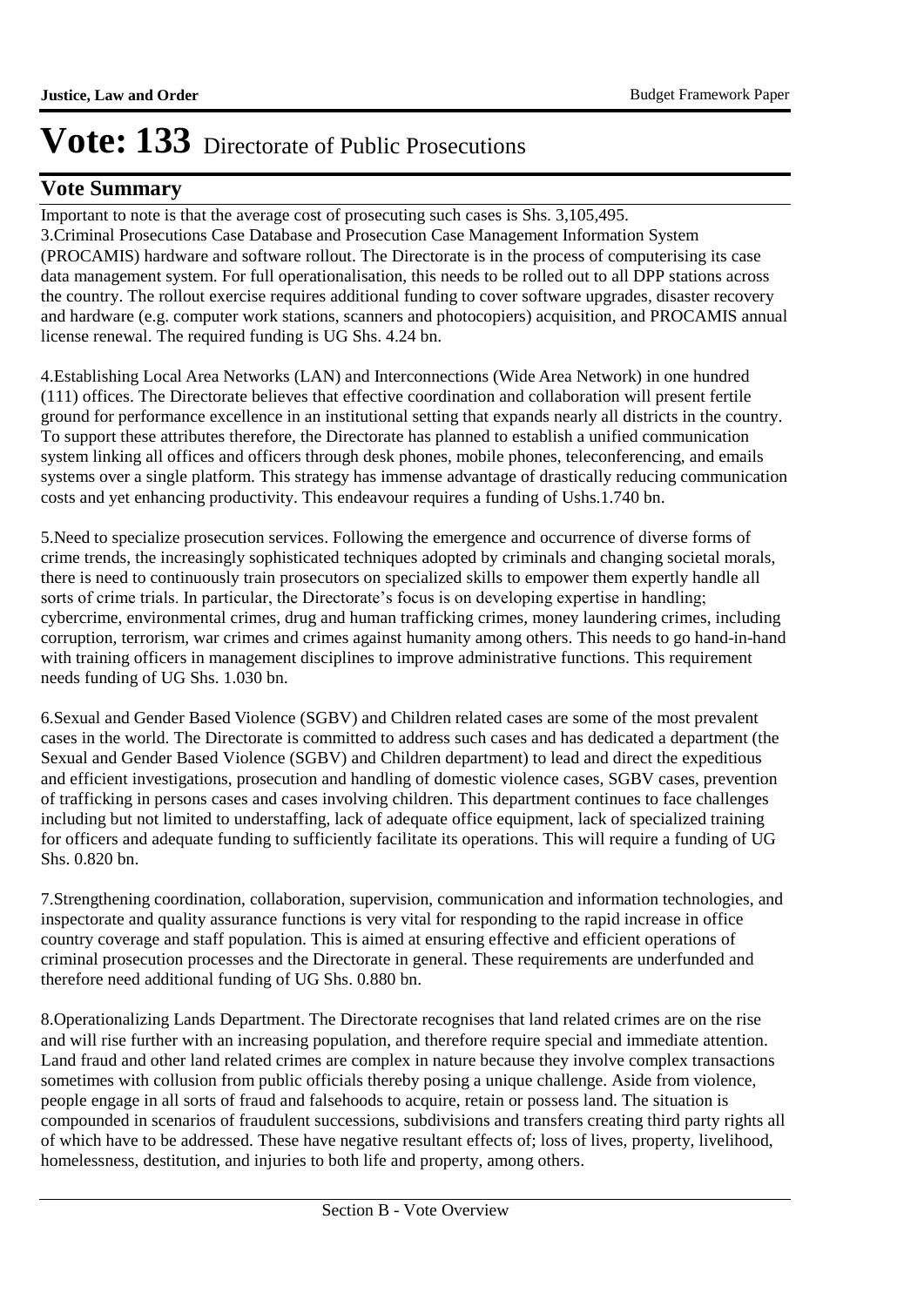### **Vote Summary**

In response, the Directorate established a specialized department responsible for handling these cases and coordinate activities and investigations relating to land, while complimenting efforts from sister institutions such as Uganda Police Force- CIID Department of Land Protection Police Unit, High Court - Land division. Due to the complexity of land related cases, there is need for specialist training in handling criminal land matters, preparing and protecting witnesses, leading Police investigations into land matters, supervising and coordinating handling land related criminal matters at regional and district level among others. This is budgeted to cost UG Shs. 0.800 bn.

9. Security requirements needs for the Directorate's officers and assets. Aware that the Directorate officers handle very sensitive cases most often exposing them to high risks of attacks by friends, associates and accomplices of the suspects, it becomes very important to ensure officers' safety against these threats by providing corresponding security measures to protect not only the Directorate's officers but premises and residences as well, especially for those in the highest risk category, from any spiteful acts. Practical measures to espouse are; provision of walk through metal detectors, body guards, and home guards for those in extreme risk. The amount required for this activity is UG Shs. 1.037bn

10. Operations of stations. Much as DPP stations are functional, the funding for their operations remain inadequate. This affects prosecution of commonplace cases and the overall management of the stations. To address this funding problem and the results effects on the workload, the Directorate requires UG Shs.5.0 bn.

11. Operations of International Crimes Division (ICD). Cognisant of the trends in international crimes and the fright to society associated with it, which includes Terrorism, War Crimes, human trafficking, among others, it is appropriate to that special attention be placed in these fast escalating crimes in order to guarantee security to persons. For this division to effectively carryout the tasks that can guarantee effective prosecution of these crimes, it needs shs.1.0bn.

12. Establishment of 6 new offices. It's in the interest of the Directorate to ensure physical visibility in every district established and this therefore involves establishing office in every district in which there is none. The purpose is to deconcentrate services to the wider populace in effect increasing public access to these services. The Directorate needs shs.0.360bn to achieve these requirement.

The total underfunded gap for FY 2016/17 amounts to UG Shs.20.197bn.

#### UNFUNDED PRIORITIES FOR FY 2016/17

1. Improving access to justice. The Directorate's approach to improving justice is to make residential presence in all areas where there is a court of law except the court martial. This involves leasing of office space, and undertaking construction. At present the DPP owns 52 office premises and desires to construct a minimum of 8 office buildings annually to cover the gap (i.e. 3 regional offices and 5 field offices) and furnishing them. However, due to the inadequate development budget allotment, this is not possible. While construction activities are going on the, the Directorate will continue opening offices through sharing occupancy with the courts where possible and leasing from the public. Out of 112 districts, the Directorate's presence is visible in 92 districts which translates to 82% district coverage with 112 district offices and 13 regional offices spread across. Still outstanding is the need to match DPP physical district presence with her sister criminal justice institutions particularly the courts of judicature. Addressing this mismatch requires a funding of UG shs. 4.2 bn.

2. Equipping of the Money Laundering and Asset Forfeiture Unit. Subsequent to the registered success of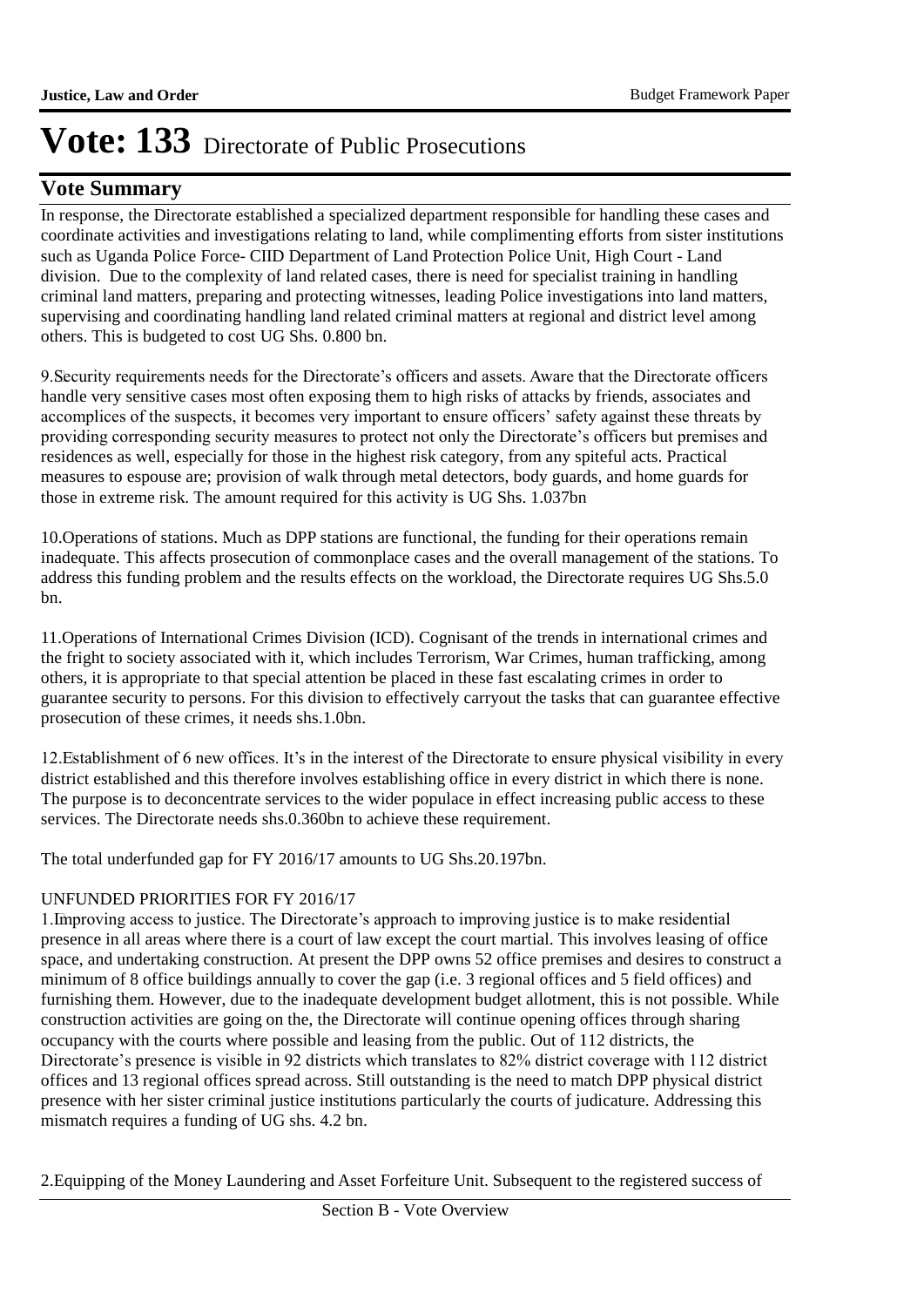### **Vote Summary**

the anti-corruption court and the need to fill the gap of inability to recover assets acquired using stolen public funds, the Directorate established the Money Laundering and Asset Forfeiture unit that will be in charge of confiscating assets acquired using public funds. Due to the nature of the work involved to run the unit, officers will need specialist training, office equipment, transport equipment, furniture, and operational funds. The establishment of this unit requires a total funding of UG Shs.0.9 bn.

3. Restocking and equipping the Documentation Centre. For attorneys to effectively prosecute in court, they need to be well equipped with relevant references and precedents to the cases at hand. The Directorate's desire is to fully equip the documentation centre with all the necessary and up to date legal-referencematerials, and other necessary items and equipment (e.g. bookshelves, chairs, reading desks, computer workstations, heavy duty printer, heavy duty scanner, DVD recorder and player. Restocking and equipping the documentation centres is estimated to cost UG Shs.0.8 bn.

4. Establishment of the Prosecutors Academy. Just as it is in other professional criminal justice agencies: the Judiciary has a Judicial Studies Academy; Police and Prisons too have training schools, the Directorate realises the need to establish a professional academy for training of prosecutors as a means to professionalizing prosecution services. All along the DPP has depended on lawyers who have acquired general legal practicing Diplomas from the LDC. Once appointed prosecutors, these legal practitioners remain with a skills gap to handle prosecution matter and therefore need to be taken through specialised hands-on training on prosecution processes and procedures. This is aimed at enabling them to transact prosecution business in an effective and efficient manner. This kind of training can only be realised by adopting a multifunctional approach of establishing a Prosecutors' Academy to provide unique and invaluable training opportunities for the intended prosecutors. This activity is unfunded and requires funding amounting to UG Shs.6.174bn.

5. Need to set up a Victims Assistance desk. Crime affects people in different ways. Being a victim of crime is often a traumatic, bewildering and frightening experience. The harm can be either physical, psychological, and includes emotional suffering, grief and economic loss. This has a bearing on the prosecution process and therefore calls for the need to set up mechanisms for support and assistance to victims of crime. Assistance can range from information and psychosocial support among others. Often, funding for this area of support and assistance to victims is woefully inadequate. The Directorate has initiated the process of establishing a desk to handle victims of crime and therefore requires UG Shs.0.600bn

6. Witness protection funding gap. Inadequate witness protection is a major impediment to justice especially on crimes such as war crimes, terrorism and SGBV cases among others. A case of witness intimidation and harassment are widespread, many witnesses are not willing to come forward to testify for fear for their lives. There is need for adequate protection to ensure that evidence is preserved and witnesses identified for future prosecution. This is one of the areas that has been left out. The Directorate needs to be facilitated to work with the Police to protect prosecution witnesses and save government from losing cases. The DPP is in need of funding amounting to UG Shs.1.5bn to cater for this activity.

7. Funding to handle elections cases. The country is entering into an electioneering period and there is a likelihood of the process being marred by violence, intimidation, rigging and other related electoral offences. These call for redress and the Directorate is not well positioned to handle such cases within its limited funding. A funding gap of UG Shs.0.700bn needs to be filled to enable the DPP handle such cases.

The total funding requirement for the unfunded activities is UG Shs.14.874bn. The grand total funding requirement (for both underfunded and unfunded activities) is UG Shs.35.071bn.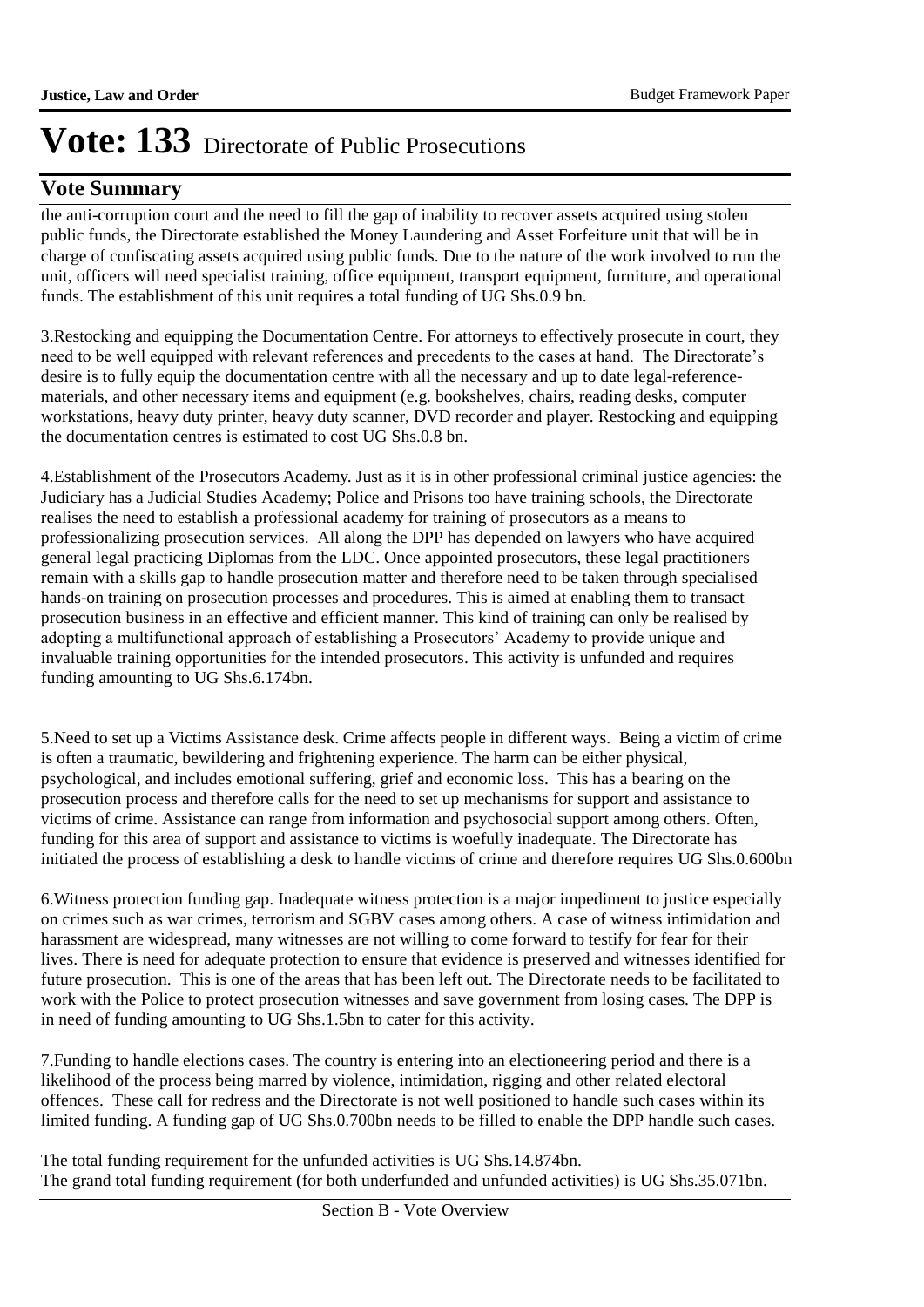# **Vote Summary**

| <b>Table V4.1: Additional Output Funding Requests</b>                        |                                                                                  |  |  |
|------------------------------------------------------------------------------|----------------------------------------------------------------------------------|--|--|
| <b>Additional Requirements for Funding and</b><br><b>Outputs in 2016/17:</b> | <b>Justification of Requirement for</b><br><b>Additional Outputs and Funding</b> |  |  |
| Vote Function: 1201 Public Prosecutions                                      |                                                                                  |  |  |
| Output:<br>1255 01 Criminal Prosecutions                                     |                                                                                  |  |  |
| <b>UShs Bn:</b><br>6.045                                                     | The DPP being one of the JLOS institutions contributes to                        |  |  |
| Prosn-led investigations & prosecution of white collar crime                 | enhanced access to Justice and promotion of accountability. This                 |  |  |
| esp. corruption, war crimes, terrorism, human & drug                         | is also in line with the JLOS's Anti-Corruption Strategy and                     |  |  |
| trafficking& money laundering cases, election offences,                      | contributes directly to NDP's thematic area of Crime Reduction &                 |  |  |
| Drug theft, new crime areas. Sufficiently interview $\&$                     | Good Governance.                                                                 |  |  |
| prepare witnesses.                                                           |                                                                                  |  |  |
| Output:<br>1255 02 Information Management and Communication                  |                                                                                  |  |  |
| <b>UShs Bn:</b>                                                              |                                                                                  |  |  |
|                                                                              |                                                                                  |  |  |
| Output:<br>1255 04 Human Resource and Admnistration support                  |                                                                                  |  |  |
| <b>UShs Bn:</b>                                                              | Increase in number of staff, need for increased access to justice                |  |  |
| Improved geographical coverage of prosecution services and                   | for all especially the poor & marginalised; and timely disposal of               |  |  |
| staffing thus increasing DPP presence across the country                     | cases                                                                            |  |  |
| including facilitating staff in hard-to-reach and hard to stay               |                                                                                  |  |  |
| areas. Training of DPP staff in various skills                               |                                                                                  |  |  |
| Output:<br>1255 75 Purchase of Motor Vehicles and Other Transport Equipment  |                                                                                  |  |  |
| <b>UShs Bn:</b>                                                              | Improved delivery of prosecution services & coordination in order                |  |  |
|                                                                              | to enhance justice for all especially the poor and marginalised                  |  |  |
|                                                                              | (geographical coverage), preventing officer from sharing public                  |  |  |
|                                                                              | transport means with accused persons and their sympathiser                       |  |  |
|                                                                              | while in possession of case files.                                               |  |  |
| 1255 76 Purchase of Office and ICT Equipment, including Software<br>Output:  |                                                                                  |  |  |
| <b>UShs Bn:</b>                                                              | Improved prosecutions case information management which is                       |  |  |
|                                                                              | critical to in the efficient and effective delivery of justice to all            |  |  |
|                                                                              | especially the poor and marginalised                                             |  |  |

*This section discusses how the vote's plans will address and respond to the cross-cutting policy, issues of gender and equity; HIV/AIDS; and the Environment, and other budgetary issues such as Arrears and NTR..* 

#### **(i) Cross-cutting Policy Issues**

*(i) Gender and Equity*

To ensure that the public enjoys easy access to criminal prosecution services. To ensure gender and equity mainstreaming in the Directorate. To adequately address and redress gender and equity inequality in prosecution services. **Objective:**

*Issue of Concern :*

*Proposed Intervensions* 

0.06 *Budget Allocations*  UGX billion

*Performance Indicators*

#### *(ii) HIV/AIDS*

**Objective:** To continue mainstreaming HIV/AIDS issues within the Directorate.

*Issue of Concern :*